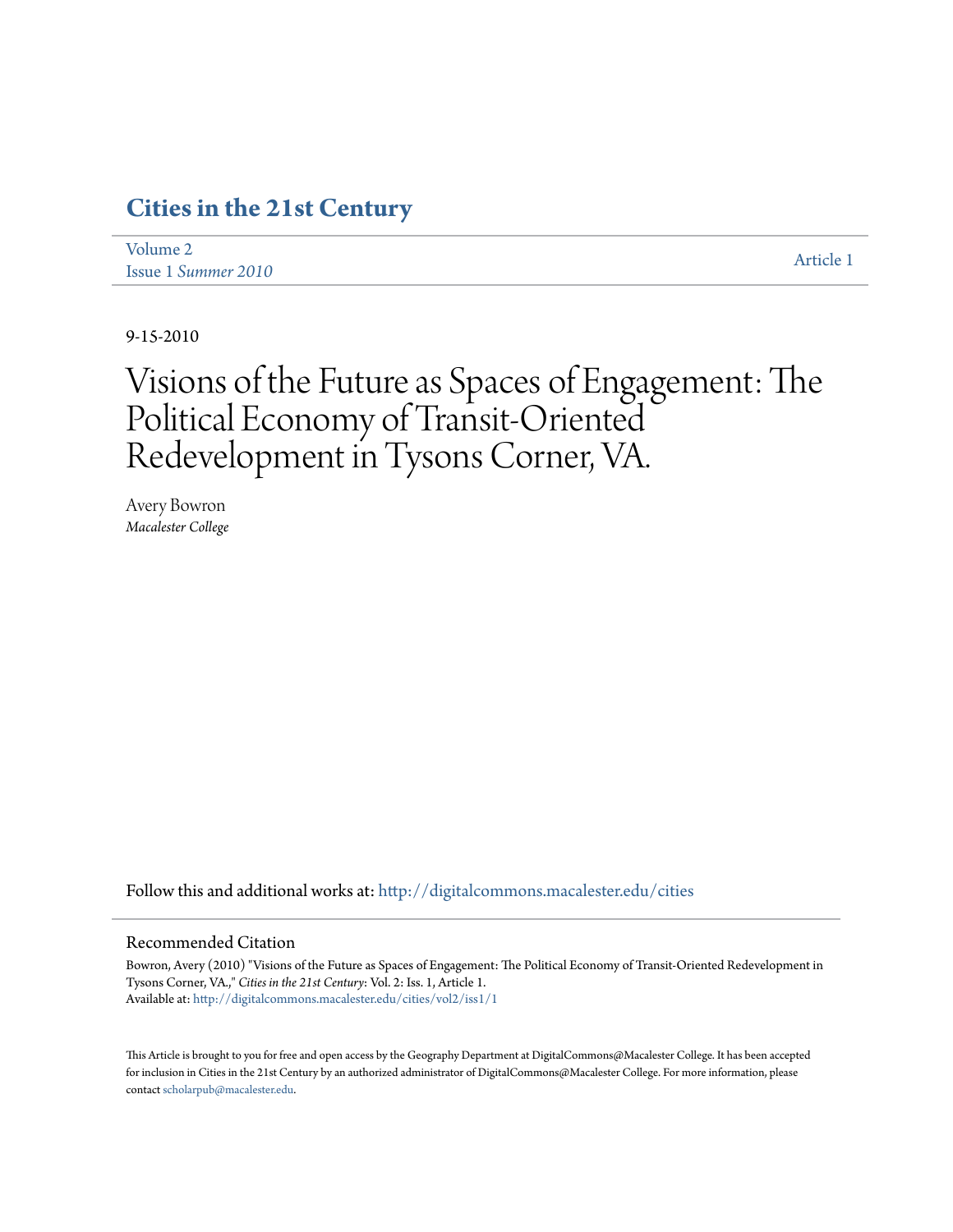### **Visions of the Future as Spaces of Engagement: The Political Economy of Transit-Oriented Redevelopment in Tysons Corner, VA**

By Avery Bowron

#### ABSTRACT

In the 1950s, Tysons Corner was a rural area of Fairfax County, VA. Today, it is the nation's  $12<sup>th</sup>$  largest collection of commercial and office space, and the textbook example of "Edge" City" suburban sprawl. Throughout its history, development in Tysons closely resembled Logan and Molotch's growth machine thesis. Over the past two years, a radically different future has been planned for Tysons with the arrival of the Dulles Metrorail and the drafting of a new Comprehensive Plan. This paper analyzes the new Comprehensive Plan through its series of drafts, public comments, and coverage in the media in order to situate it within the political economy of place framework. What allowed for such a dramatic shift in vision? Perhaps more critically, what role has the growth machine played in shaping this new vision? This case study demonstrates that even in (perhaps *especially* in) cases which represent major shifts in vison, the growth machine is likely to play a central role in shaping the extent and the boundaries of that vision. Furthermore, it examines the critical role that outside investment plays in revitalizing the growth machine, and positions the negotiation of these investments as spaces of engagement for both use and exchange value interests. In the end, this paper finds that in order to promote alternative visions for growth, one must become a knowledgable agent, capable of manipulating the development process.

> Senior Capstone: Cities of the 21<sup>st</sup> Century Professor Dan Trudeau Macalester College, Spring 2010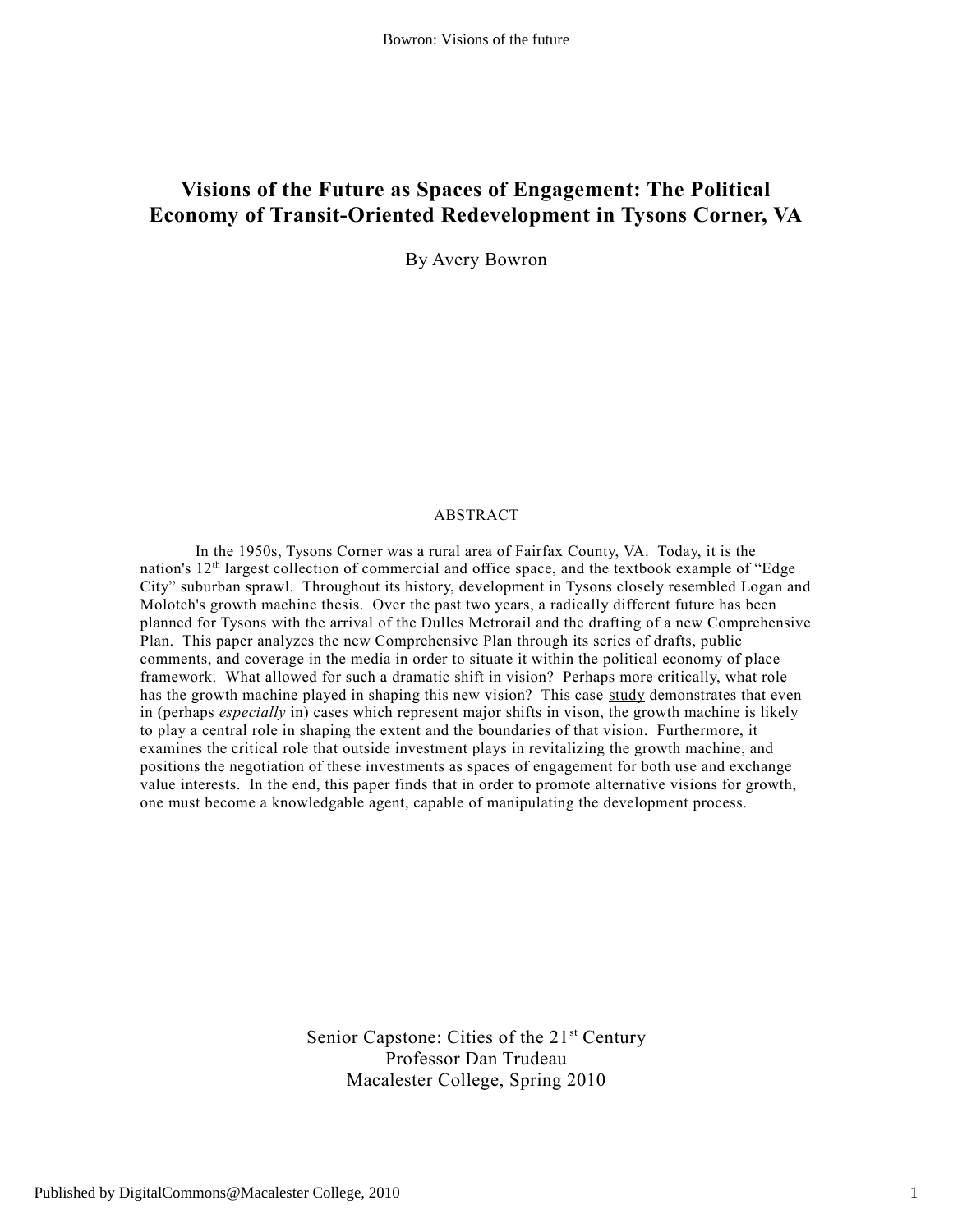*Cities in the 21st Century, Vol. 2 [2010], Iss. 1, Art. 1*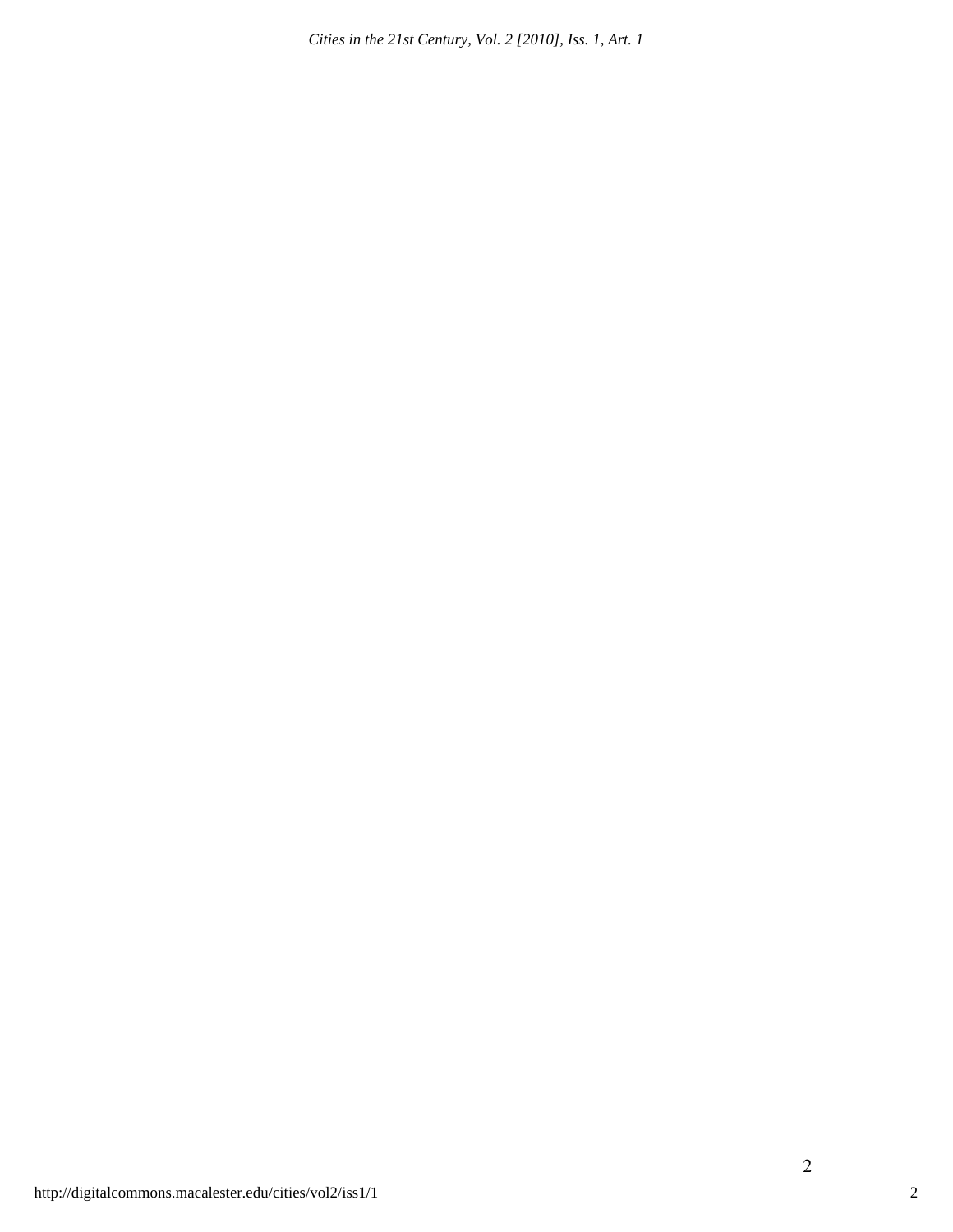#### **Introduction**

Suburban sprawl is a highly controversial subject in urban analysis. Conventional wisdom holds that suburbia exploded during the postwar years as an unavoidable consequence of pent up demand for housing and the emerging dominance of the automobile in American life. In reality, the suburban forms that came to dominate the American landscape were the result of careful planning and intentionally crafted policies designed to shape the real estate market in pursuit of particular visions of economic growth. The smart growth movement emerged as a reaction to the problems associated with this form of development: sprawl and automobile dependence associated with low density, a loss of open space and the decay of central city neighborhoods. This movement calls for the integration of land use, transportation, and economic planning to promote compact, mixed use and pedestrian friendly urban environments that allow for less automobile dependent lifestyles. While the smart growth movement has had mixed results in practice, its goals and rhetoric remain central to many New Urbanist and Transit-Oriented Development (TOD) initiatives around the country.

Tysons Corner, Virginia is representative of a typical "edge node" (Hayden, 2004) or "edge city" (Garreau, 1992), having grown from a small filling station at the intersection of two country roads in the 1950s to one of the nations's largest urbanized areas today. With well over 46 million square feet of commercial space, Tysons has a landscape shaped by highways and dotted with office parks, shopping malls, and parking lots. However, the same actors that led Tysons to where it is today now envision a radically different future of compact, high-density, mixed-use,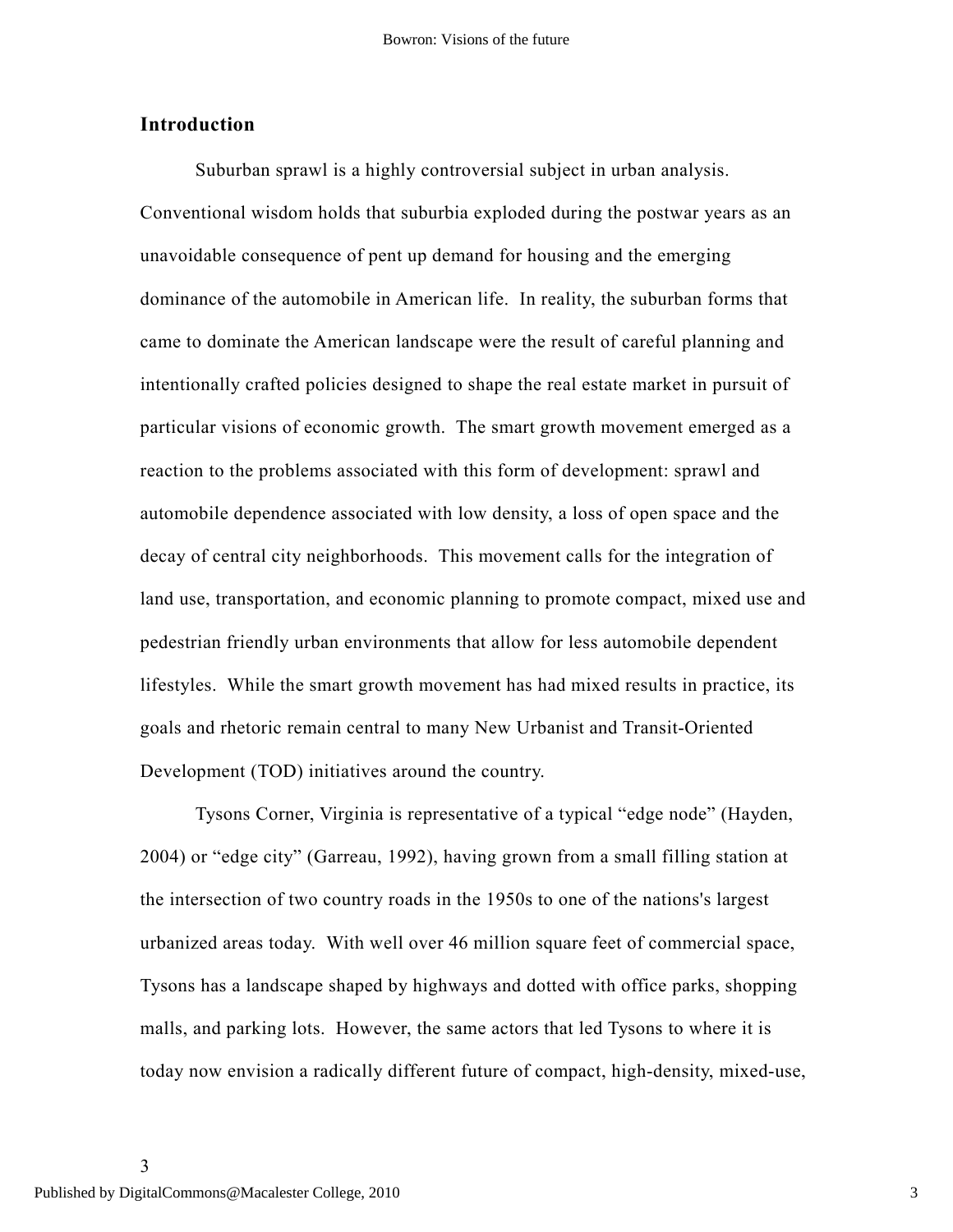pedestrian friendly TOD districts surrounding Metrorail stations and an interconnected network of new public and open spaces. This vision is codified in a new Comprehensive Plan being drafted by the Fairfax County Planning and Zoning Committee. What allowed for such a radical shift in vision for the future of Tysons Corner and what can be learned from the process which led to this change?

Utilizing and expanding upon the political economy of place framework (Logan and Molotch, 1987), this paper demonstrates that the developments in Tysons Corner, like the development of most American suburbs, were the result of intentional and strategic actions by those interests that constructed them, and were by no means inevitable. Because this redevelopment plan is only in the planning phase, few conclusions can be made yet about its success or failure in achieving the goals it sets out to realize. However, Fairfax County's process of drafting the new Comprehensive Plan, with its public comment sessions, annotated drafts, easily available presentations and impact studies, provides a relatively transparent view of the development process at work. Critically, this case demonstrates the ability of major infrastructure projects to structure future development in a place. Finally, the case also demonstrates how, given proper institutions (i.e. public commenting), a major investment in a place can serve as a space of engagement for negotiation between use value interests (i.e. residents, employees) and developers seeking to earn a profit.

The rest of this essay is organized as follows. First, I survey the literature surrounding urban sprawl, Smart Growth, and Transit-Oriented Development (TOD) in order to contextualize the motivation for this redevelopment plan. Second, I

4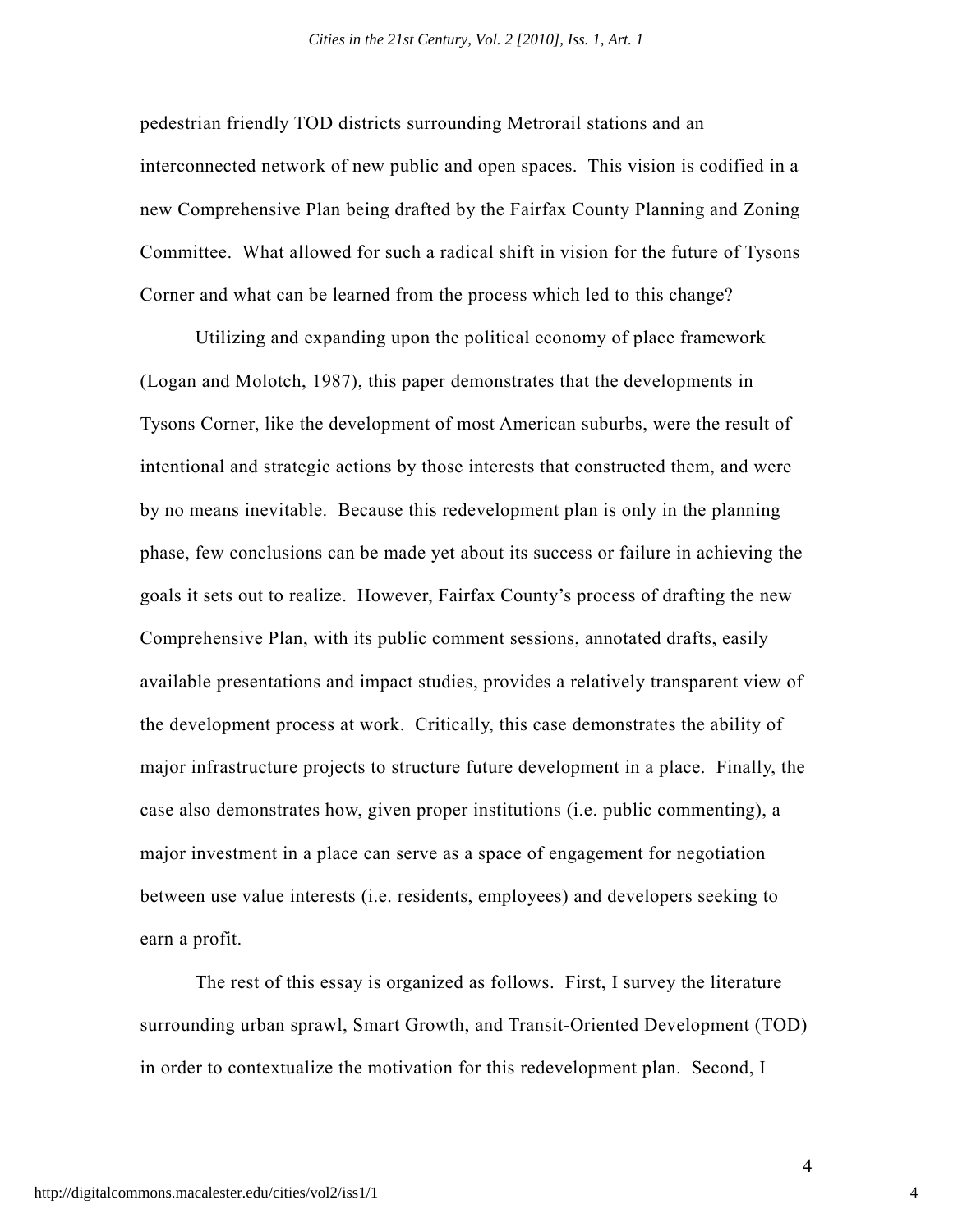outline the methodology that I use in analyzing the drafting of Tysons Corner's new Comprehensive Plan. Third, I discuss the political economy of place perspective, and its relevance for the understanding of suburban development patterns in Tysons Corner. Then, I examine the details of the most recent draft Comprehensive Plan, explore the different stakeholders involved in the process of drafting it, and explain the major contentious issues involved. Finally, I draw conclusions from this analysis about the broader relevance of this case for the political economy of place and growth machine theory.

#### **Smart Growth vs. Urban Sprawl**

The vision presented by the Tysons Land Use Task Force is deeply rooted in the theory of Transit-Oriented Development and Smart Growth. Furthermore, the pedestrian environment prescribed in the draft Comprehensive Plan draws heavily from the traditional neighborhood design principles of the New Urbanism movement. This section explores relevant literature to provide a basic understanding of the wider context in which this redevelopment plan has been drafted.

The contemporary debate surrounding urban sprawl centers on three major questions. First, is urban sprawl actually as problematic as its detractors claim? Second, what are the causes of urban sprawl? And finally, do Smart Growth, New Urbanism, and TOD actually counteract sprawl as their proponents claim?

A wide range of research (Holcombe, 2004; Handy, 2005; Ellis, 2002) agrees on the fundamental components of urban sprawl: Over the latter half of the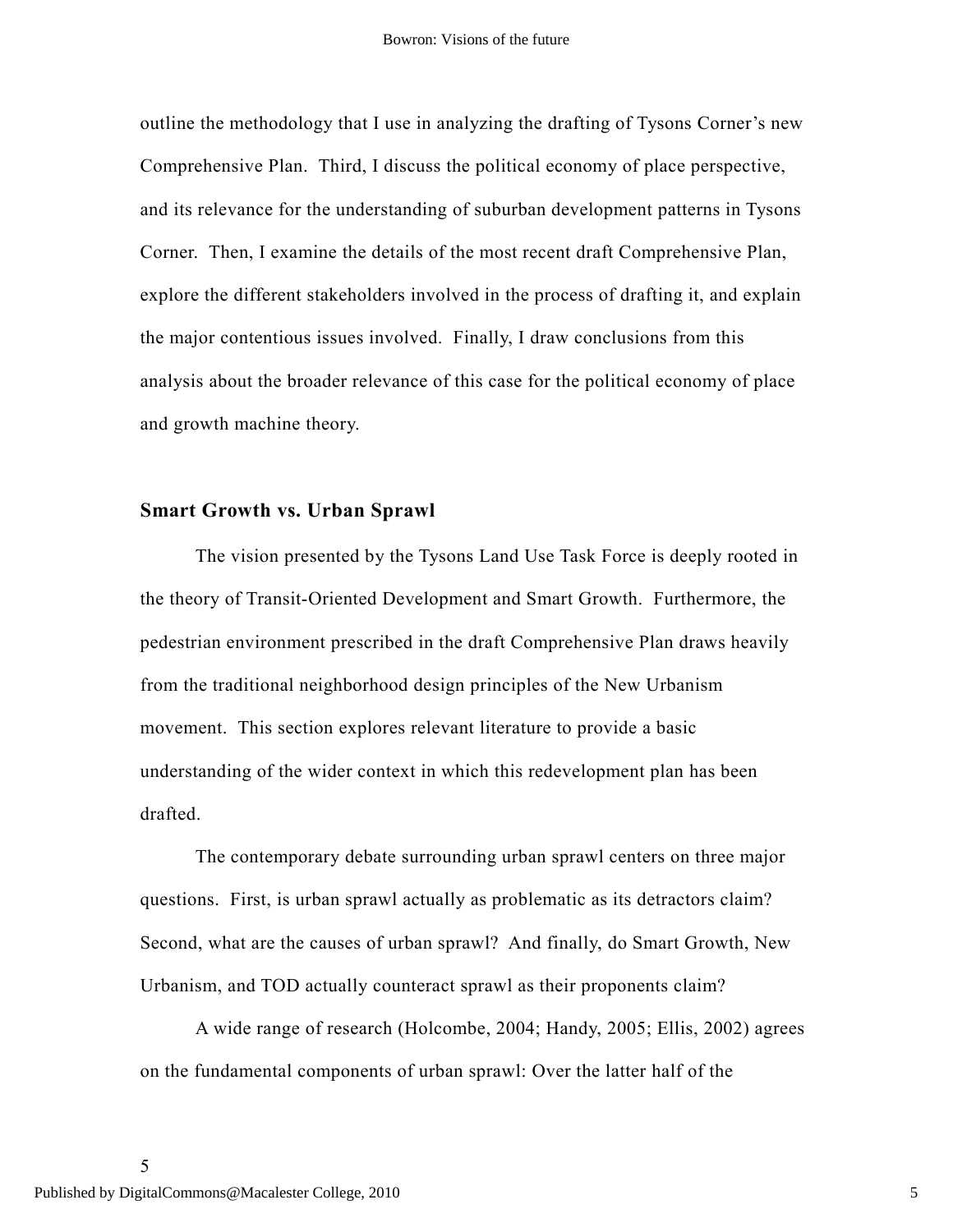twentieth century, urban areas became increasingly dispersed in low-density, automobile dependent development patterns that have consumed large amounts of open space. At the same time, major urban centers experienced economic decline. Traffic congestion is a major concern in most major metropolitan areas. Finally, there are significant negative externalities associated with automobile use that raise questions about the desirability of contemporary urban forms and dominant transportation patterns in the United States (Parry et al., 2007). Smart Growth emerged as a policy response to these prevailing trends.

New Urbanism is one manifestation of Smart Growth ideas that places a large emphasis on the role of neighborhood design in structuring both the kinds of lifestyles that can be lived in an area as well as those that are most likely to be lived (Ellis, 2002). Transit-Oriented Development is often a component of both Smart Growth and New Urbanist development strategies that refers to the coordination of land use regulations and mass transit networks so that high density development is concentrated in areas accessible to pedestrians and transit users. Taken together, Smart Growth, New Urbanism, and Transit-Oriented Development all promise to help ameliorate the problems associated with sprawl, and they have begun to face critical scrutiny over these claims.

Holcome (2004) argues that not only are the "problems" associated with sprawl overblown, but that the increased density advocated by New Urbanism would likely result in worse outcomes. Handy (2005) concludes that new highway capacity now tends to influence where growth occurs in a metropolitan area, rather than increasing the overall level of growth. Furthermore, she finds that light-rail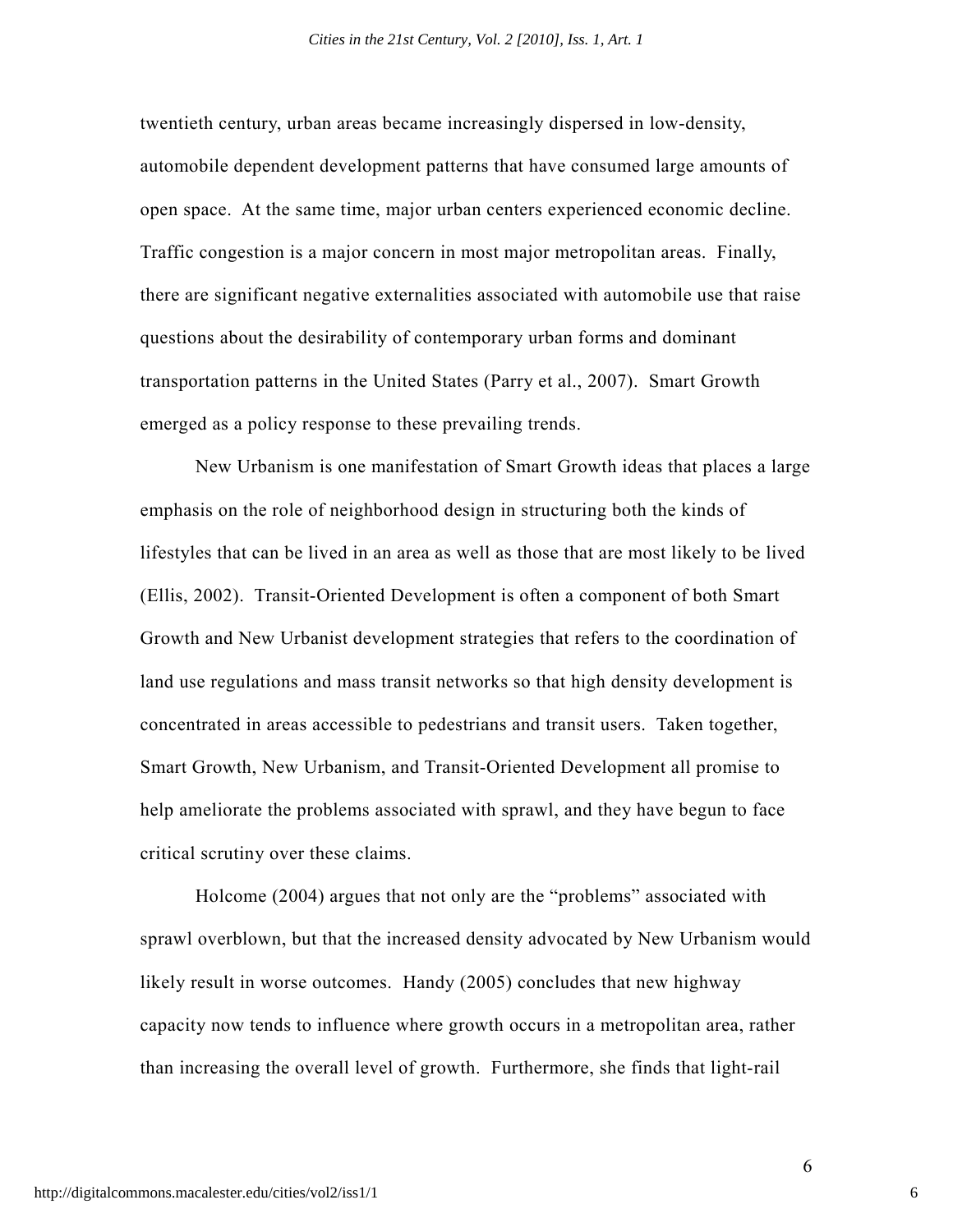transit can in fact encourage higher density development under certain conditions and that while New Urbanist developments may not guarantee a less automobile dependent lifestyle, they do make it easier for those who want to drive less to do so. Levine and Inam (2004) find that regardless of their efficacy at combating sprawl, "alternative" developments<sup>[1](#page-7-0)</sup> are quite popular and sell at a premium over comparable homes in "regular" developments. Finally, they survey developers across the country about the perceived market for "alternative" developments and find that in all regions demand exceeds supply. Critically, zoning regulations are cited by a majority of developers as the primary obstacle to further development of these projects.

The question of whether or not the proposed TOD redevelopment plan in Tysons Corner will successfully reduce traffic congestion and achieve a pedestrian friendly environment remains uncertain and goes beyond the scope of this paper. Because the plan remains in the drafting phase and relies heavily on private developers to provide much of the infrastructure investment, there is no way to know if it will be successful as currently envisioned. Regardless, it is important to establish that the desirability, efficacy, and rhetoric of Transit-Oriented Development are taken for granted by nearly everyone involved in the process.

#### **Methodology**

The remainder of this paper shifts to focus first on the historical development of Tysons Corner, and then the drafting and public comment processes that shaped

<span id="page-7-0"></span><sup>&</sup>lt;sup>1</sup> Their definition of an "alternative" developments aligns closely with the characteristics of New Urbanist and Transit-Oriented Developments.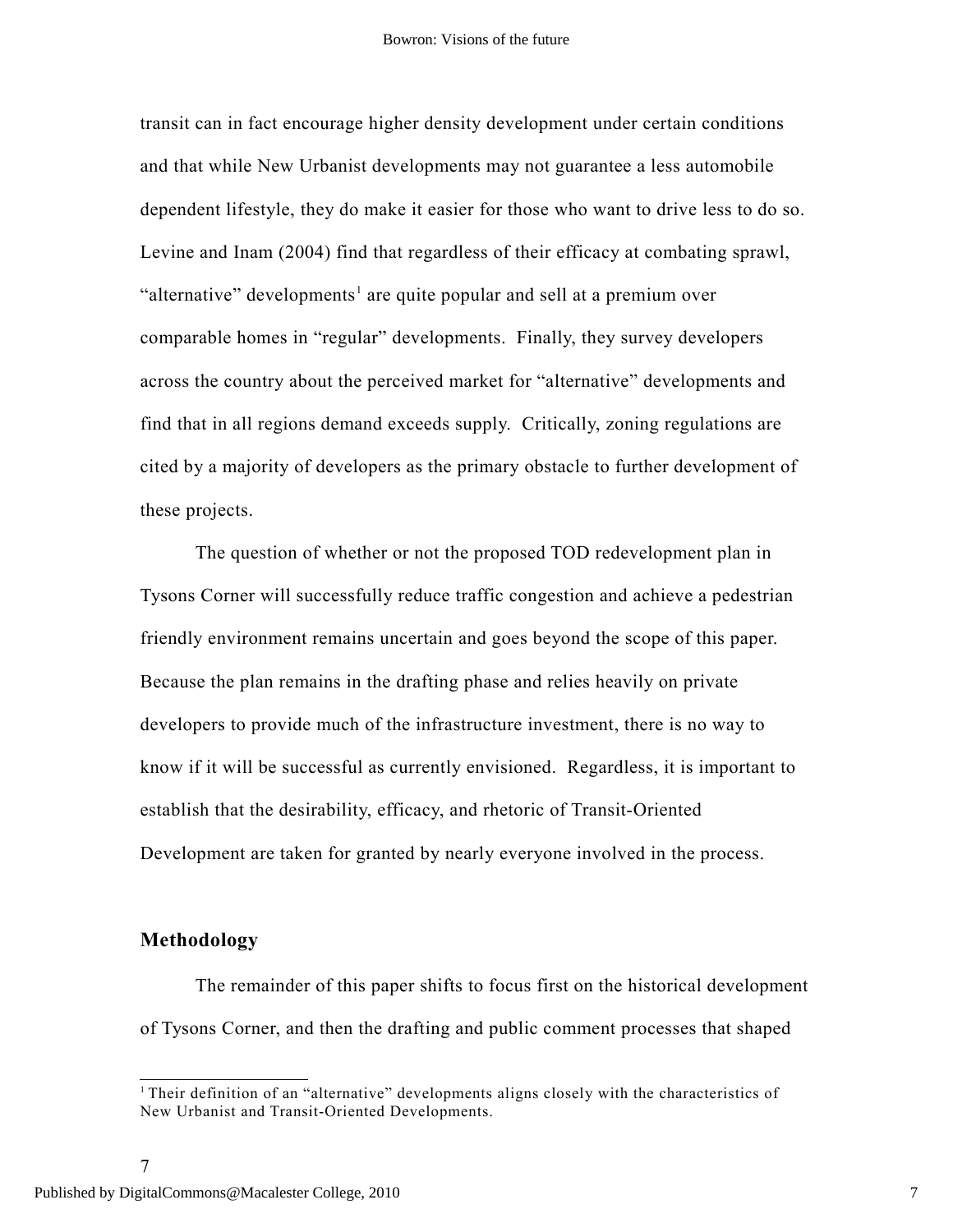this new vison, in order to better understand how such a vision came to be adopted and what its significance is for the development process itself. For this analysis of the Comprehensive Plan draft and the forces that have shaped it, I examine media accounts in *The Washington Post*, the four Comprehensive Plan drafts themselves, and the public comments submitted to the Fairfax County Planning and Zoning Committee. I use the media stories to provide background information on the motivation and rationale for the process itself. I use the public comments to identify the different stakeholder groups that have been active in the process and the issues on which they base their advocacy. Finally, I use the Comprehensive Plan drafts to track the changes from draft to draft in order to see which groups have had an identifiable influence over the draft language. However, it is necessary to first outline the political economy of place framework and its relevance for understanding both the history of development in Tysons Corner and the current project of re-envisioning the future of that development.

#### **The Political Economy of Place and Structuration Theory**

The political economy of place perspective begins with the fundamental realization that place, despite the efforts of place entrepreneurs, does not and will never behave like an ideal commodity (Logan and Molotch, 1987). This arises from the dual nature of place, that is, its generation of use values (shelter, employment, leisure, psychological attachment, etc.) and the exchange value it provides as a commodity (through subdivision, real estate development, home value appreciation, etc.). The uniqueness of place is the result of its historically contingent nature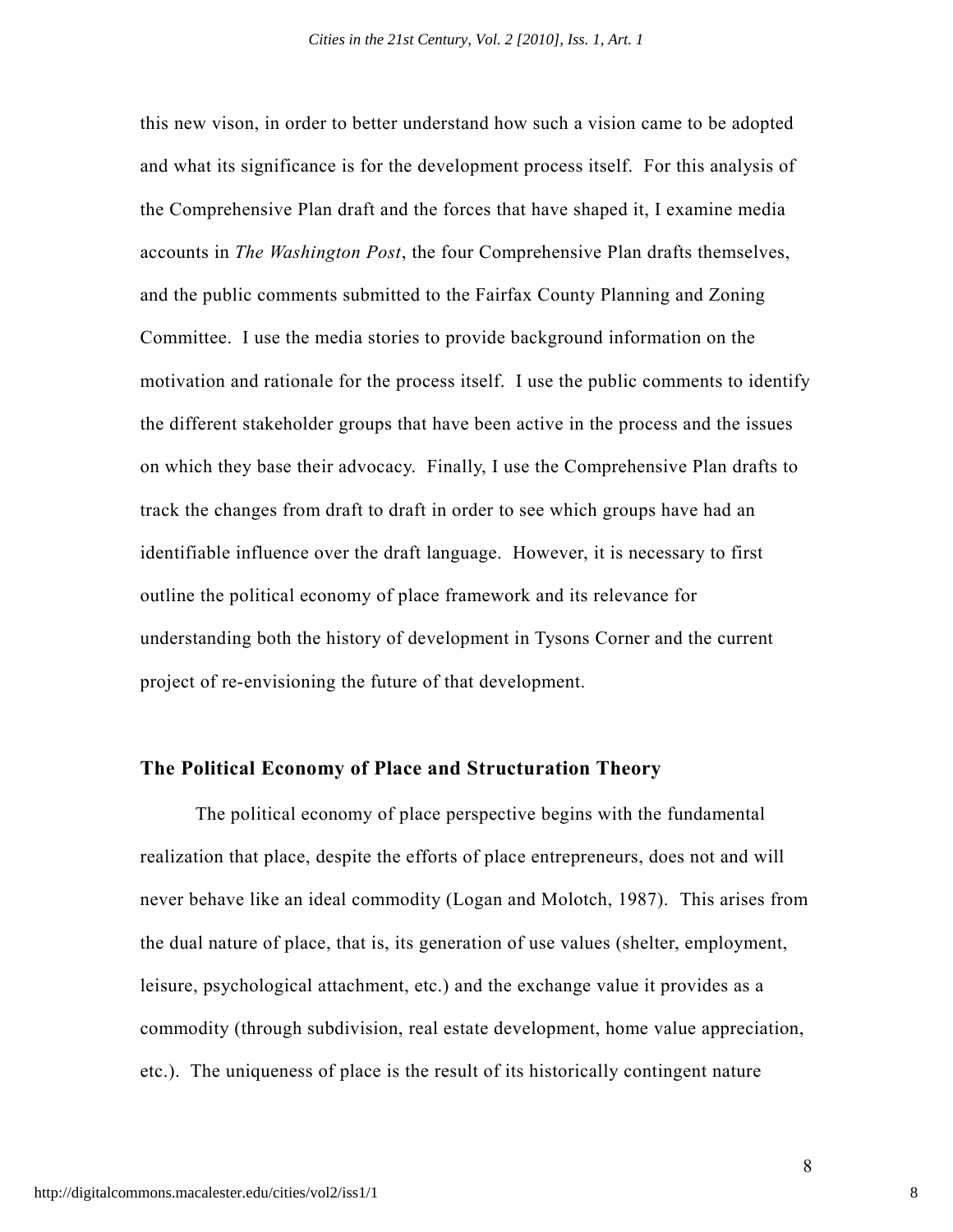(Pred, 1984) and the peculiarity that the use value of any given place is intimately interconnected with an individual's social and psychological connections to that place. The exchange value of place is a function of its use value, its location within the network of local capital networks and transportation systems, and the limitations placed upon its use through government regulation (Logan and Molotch, 1987). Furthermore, everyone who has access to a place can derive use value from that place, but only property owners can derive exchange value from place. Thus, use and exchange values often come into conflict with one another, and the social construction of place can be understood as the result of a dialectical struggle between use value and exchange value interests within the context of government and corporate decision-making which creates winners and losers by determining zoning regulations, providing critical infrastructure, and locating major employment centers (Logan and Molotch, 1987).

A central concept in this understanding of place evolution is the relative fixity of relationships to place. For example, homeowners and local businesses have relatively fixed relationships to place due to the importance of their existing social networks. Conversely, national and multinational businesses often have quite tenuous relationships to place and use this relative mobility to their advantage in extracting incentives to locate in particular places. Real estate developers, because of their dependence on growth in particular places (the ones they own), have a strong interest in attracting growth, and form coalitions with other businesses and institutions that share a common interest in local growth (Logan and Molotch, 1987). These growth machines play a central role in the development of place.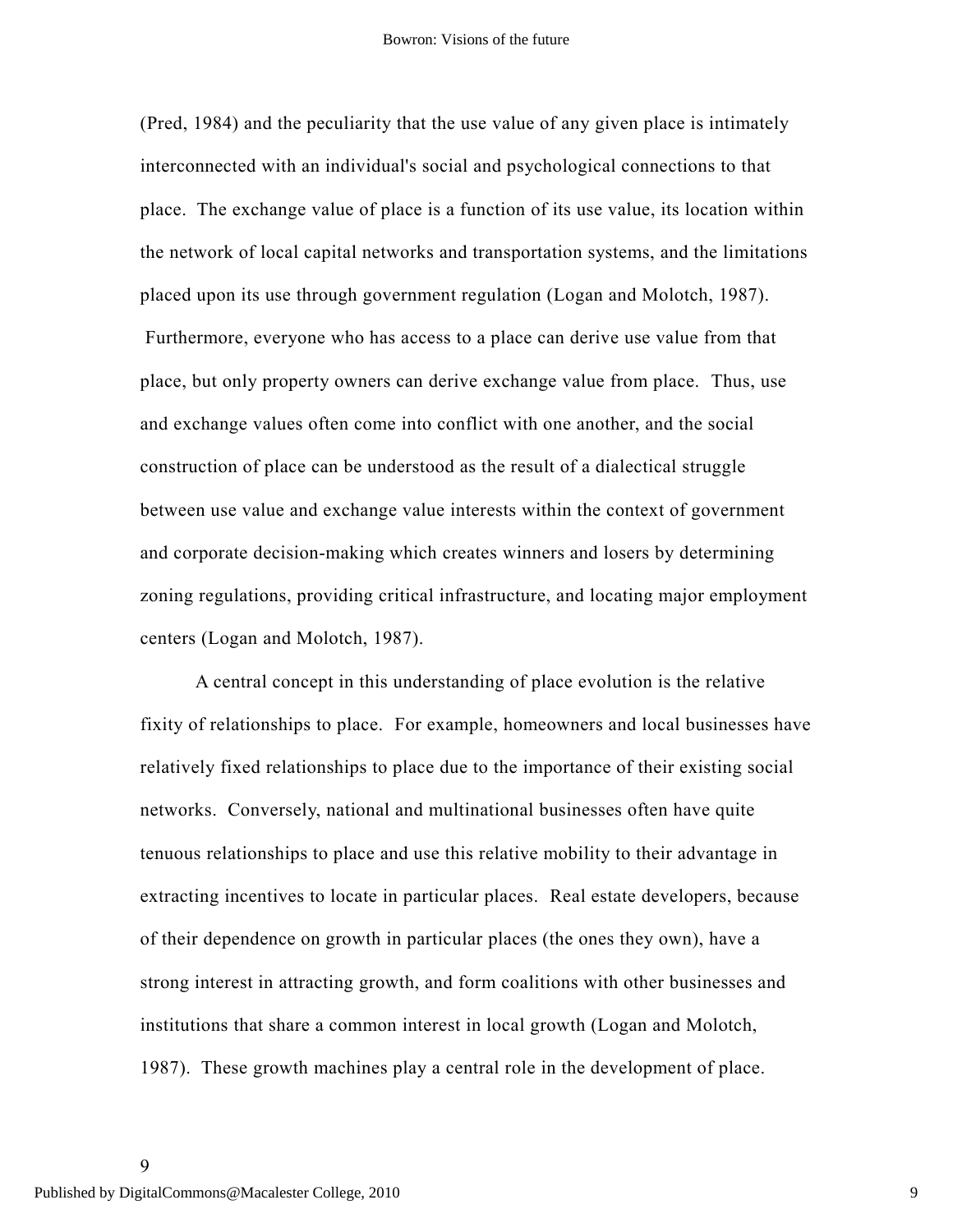Allan Pred (1984) locates the historically contingent nature of place within the context of structuration theory. Human agency is embedded in social structure and situated in place. Structure and place have a dual nature: They are both the medium and outcome of human agency and social practice. Therefore, places and social structures simultaneously constrain the agency of human actors and are constructed by the social practices and physical actions of those very same people. Although structures and places tend to reinforce themselves through this process of social reproduction, it also presents an opportunity to alter those structures and shape the form of those places through the exercise of human agency. Thus, each place can be viewed as a fundamentally human product, shaped by its spatial context (geographic, economic, demographic, etc.) and the historical influence of those people and social structures which have shaped its development over time.

Within this framework, leaders of both growth machines and use value interests can be seen as knowledgeable agents, each constrained by the structures of their particular time and place, but concomitantly working toward and lobbying for advantageous changes in those structures, institutions, and places from which they obtain use and exchange values. It is important to note that not all people have equal agency, and that while knowledge of how places are constructed and social structures function can allow effective action by anybody, social privilege and power dynamics tend to correlate with a higher degree of influence and therefore are generally self-reinforcing (Pred, 1984).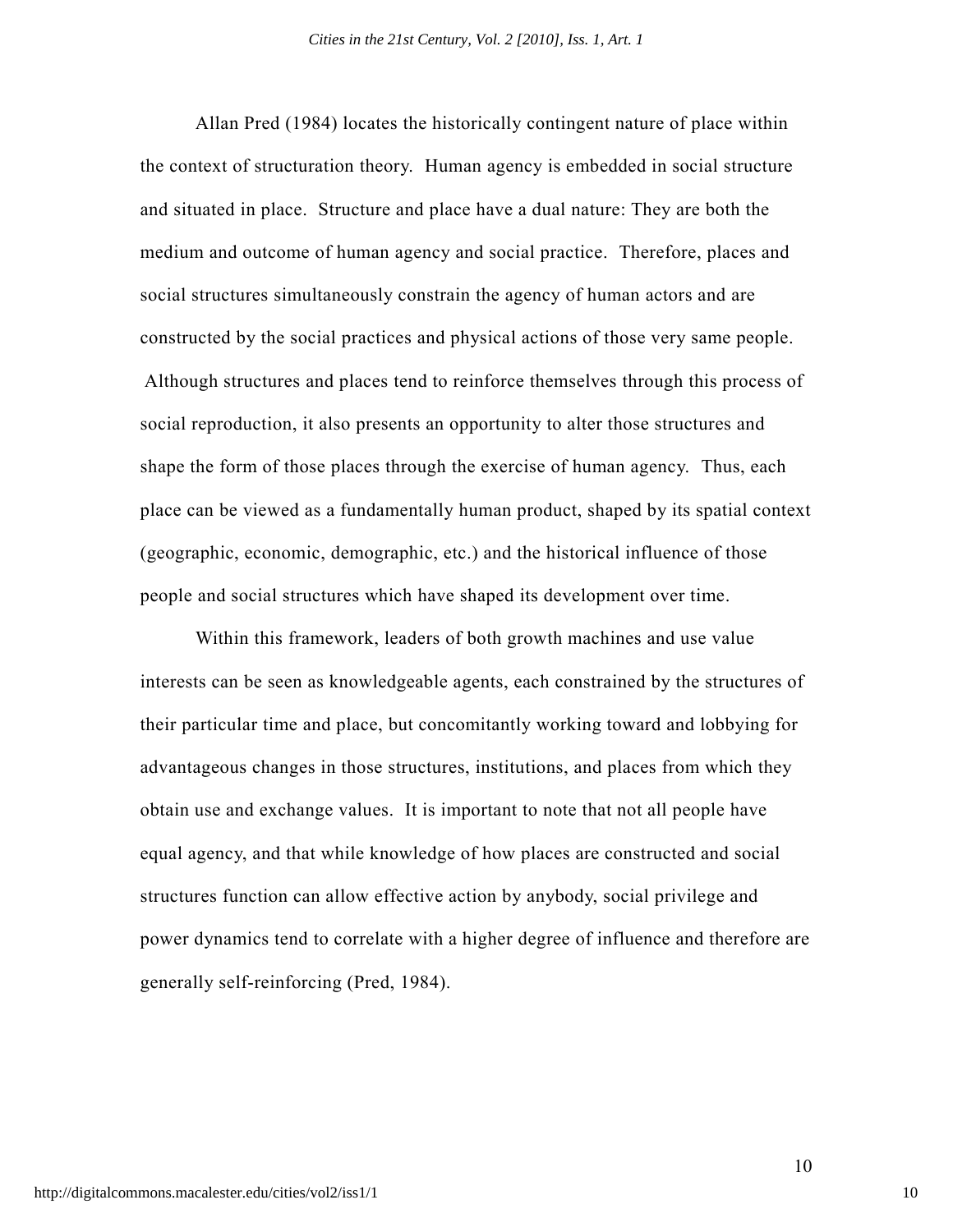#### **Scale and the Political Economy of Place**

Scale is a critical factor in understanding how the political economy of place operates, how growth coalitions are formed, and how successful political organization occurs. When thinking about scale and politics, it is useful to conceptualize political engagement through spaces of dependence and spaces of engagement (Cox, 1998). Spaces of dependence refer to the interconnecting network of places, institutions, and social structures from which a political actor (a person, organization, or institution) draws their support and livelihood. Spaces of engagement refer to the interconnecting network of places, institutions, and social structures which a political actor engages in their efforts to maintain, enhance, and protect the spaces of dependence on which they depend. Understanding political mobilization and the development process, then, requires an understanding of the connections between political actors and place in the broadest sense of the word, the different scales at which they may engage with particular issues, and the ways in which political coalitions emerge and collaborate across scales (Cox, 1998).

For example, local developers may partner with national lobbies or higher levels of government (i.e. state, federal) in order to put pressure on local zoning boards. Furthermore, local use value interests may connect with national organizations or relate their local struggle to issues of broader significance in order to garner support for their cause. Alternatively, federal initiatives may require the cooperation of local actors to provide legitimacy for and help implement major infrastructure projects. Again, it is important to note the role which political connections, particularly interscalar ones, play in constraining or enabling an actor's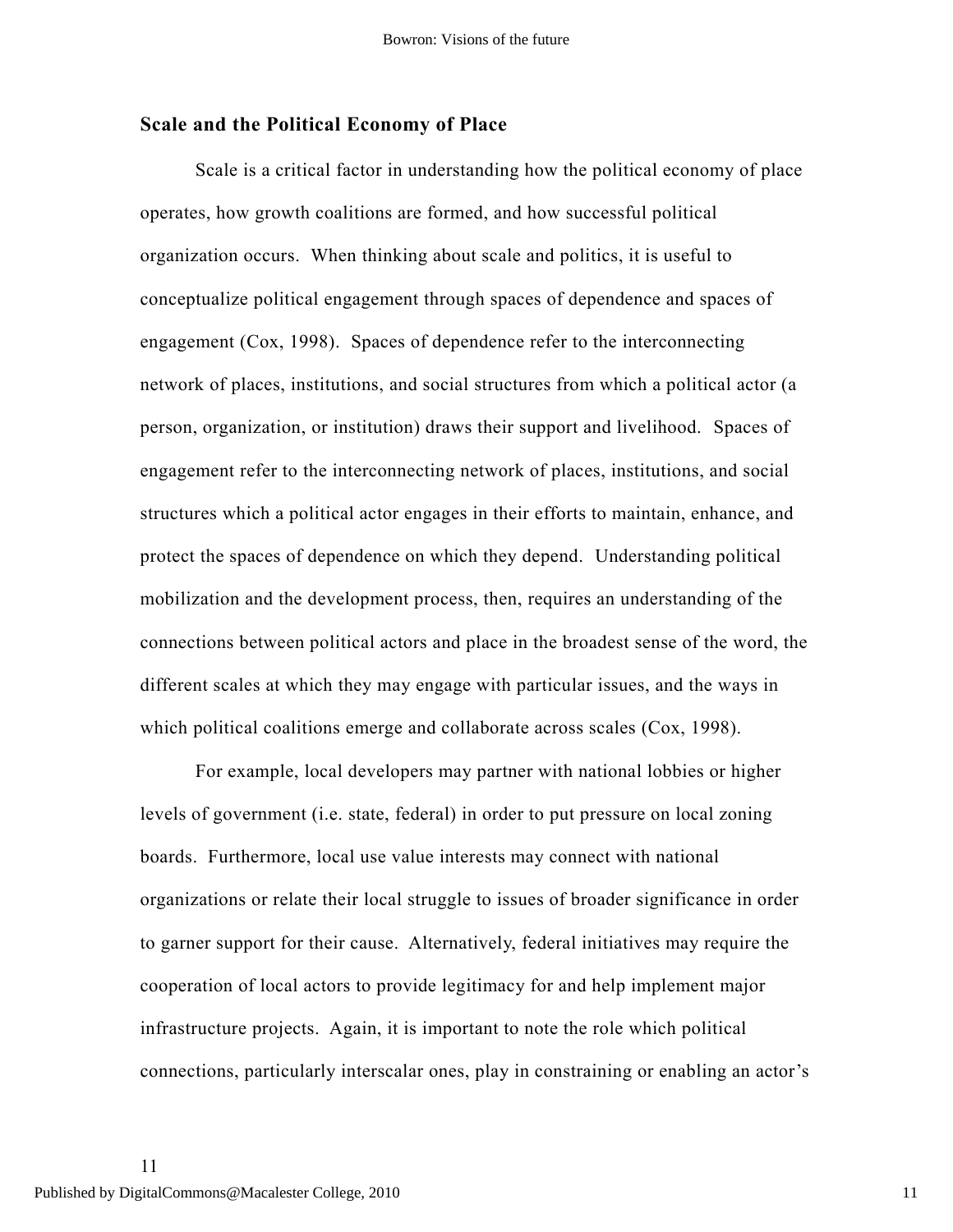ability to shape their spaces of dependence. Furthermore, as an actor's space of dependence broadens, it becomes less fixed to specific places, and therefore more insulated from the externalities of continued growth. This understanding of spatial politics, along with the process of structuration, helps illuminate the battlefield on which use value interests compete with exchange value interests to shape the construction of places.

#### **The Political Economy of Growth in Tysons Corner, Virginia**

Tysons Corner has over 46 million square feet of commercial space, twelfth most of all urbanized areas in the United States, more than downtown Miami or San Antonio (Garreau, 1992). The landscape is shaped by highways and dotted with office parks, shopping malls, and parking lots. Tysons Corner is the opposite of a bedroom community, with a population that grows by over 100,000 each morning, and shrinks again at the end of the work day. However, this was not always the case. Less than 70 years ago, Tysons Corner consisted of little more than a livery stable and a small filling station at the corner of two country roads, surrounded by farmland and wooded areas (Hayden, 2004). Was this growth inevitable? Was it a case of value-free development, shaped only by the impartial logic of a free market? No. While growth of some kind was likely inevitable in Tysons Corner, its form and extent have been actively shaped by the actions of local developers, interstate highway construction, federal tax policy, rulings of the Virginia state supreme court, and the activism of historic preservationists, among many others. Critically, examining the development of Tysons Corner reveals that, like all places, it was the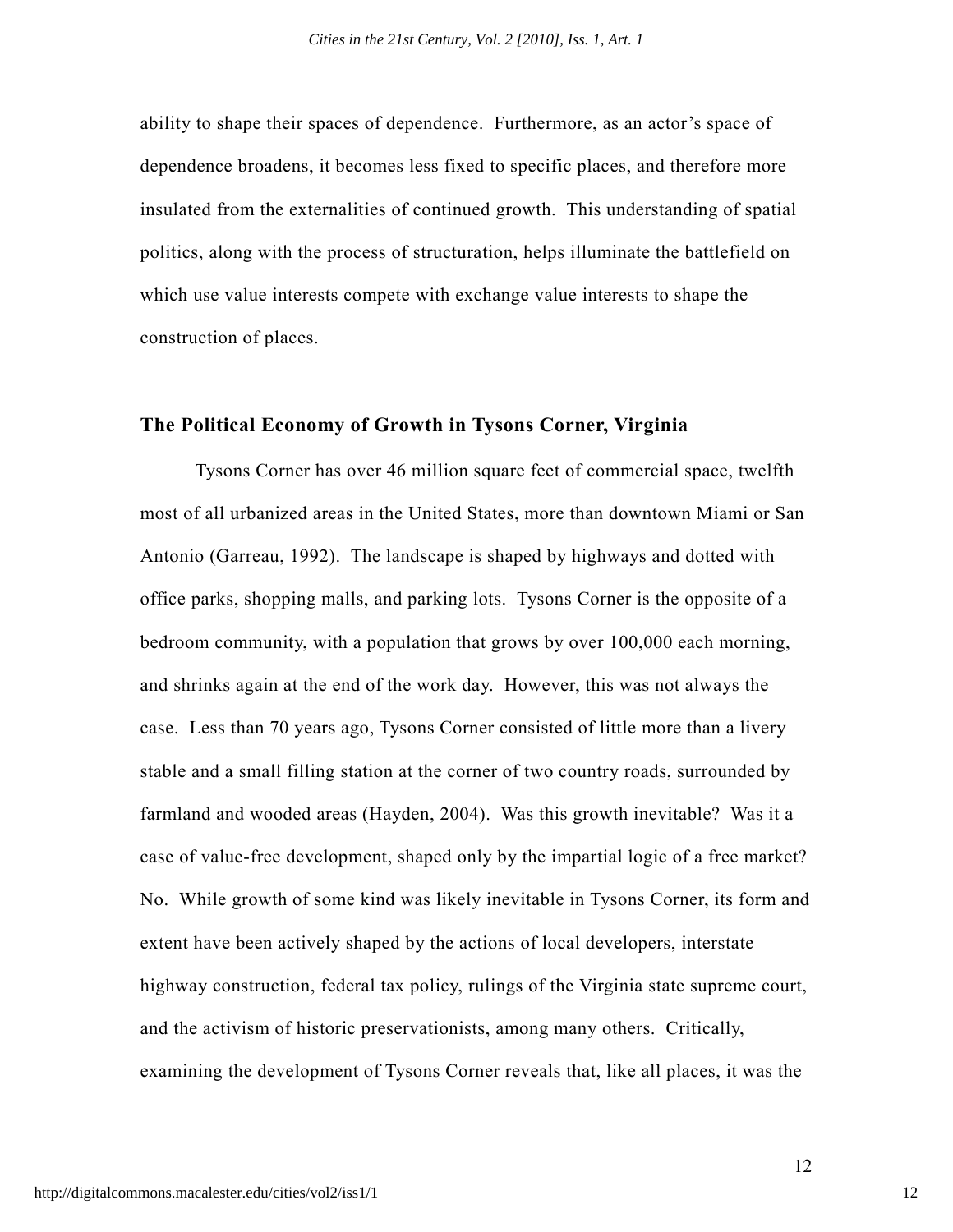product of intentional choices, and as such, its current form was not inevitable and is not permanent.

Taken together, the works of Hayden (2004) and Garreau (1992) present a detailed picture of Tysons Corner and the forces which shaped its development. Of particular importance was the construction of the I-494 Capitol Beltway, paid for by funds from the 1956 Interstate Highway Act (Hayden, 2004) and routed by Til Hazel, the man who would subsequently become one of the driving forces behind development in Tysons Corner (Garreau, 1992). Furthermore, the explosion of commercial office and retail space constructed in Tysons Corner was heavily subsidized by federal tax dollars covering "accelerated depreciation"<sup>[2](#page-13-0)</sup> for newly constructed, revenue generating buildings through the 1954 Internal Revenue Code until the passage of the 1986 Tax Reform Act (Hayden, 2004). Finally, development in Tysons Corner was profoundly shaped by the prevailing trends in American life and the increasingly globalized information economy.

More than any single individual, John T. (Til) Hazel has personally shaped the present day form of Tysons Corner (Garreau, 1992). Hazel grew up working on his family's farm in nearby Arlington County, and after graduating from Harvard Law School, took a job negotiating the condemnation of property for the construction of the I-494 Capitol Beltway corridor. Driven by a pro-growth ideology and a belief that all land is meant to be used to serve human needs, Til Hazel's law firm represented many of the early developers in Tysons Corner. Later, Hazel himself became one of the area's most prominent developers. Celebrated by

<span id="page-13-0"></span><sup>&</sup>lt;sup>2</sup> Accelerated depreciation dramatically increased turnover in commercial real estate and provided a massive implicit subsidy for new commercial developments at the urban fringe. For a more complete explanation, see Hayden (2004).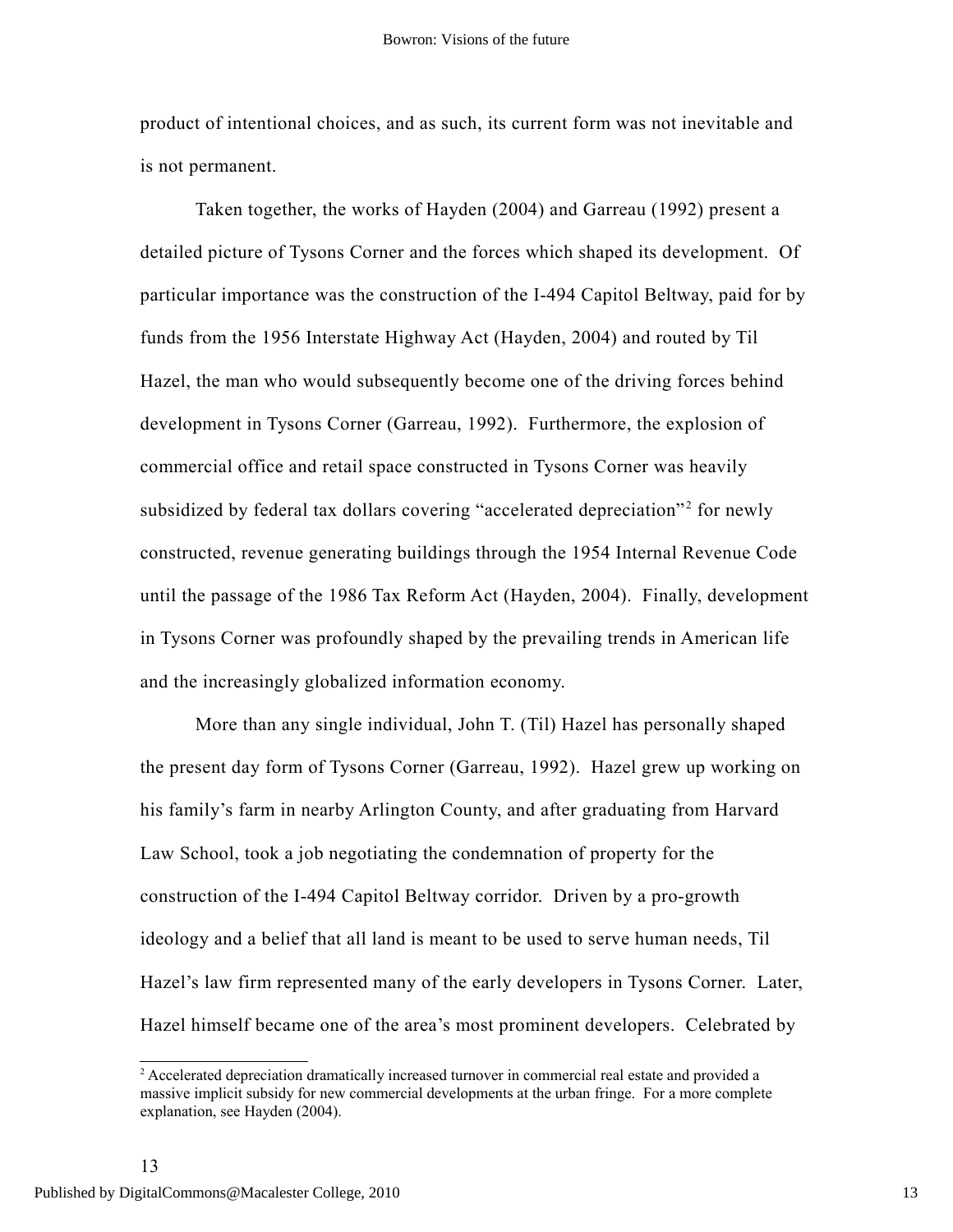colleagues and vilified by his opponents, Hazel is famous for winning every zoning law case he contested in the Virginia Supreme Court. His detractors point to the time he clear cut 26 acres before it could be put aside for a park, or the time he "bulldozed one tree a day in a pristine wilderness, in protest of a government delay" (Garreau, 1992: 352). Throughout his career, Til Hazel appeared invincible, and his continual pursuit of growth and development in Tysons Corner and greater Fairfax County made him an extraordinarily wealthy man. In every sense of the term, Hazel can be seen as a knowledgeable agent, using his deep understanding of local land markets, zoning law, political connections, and experience in routing the Beltway to pursue his personal goals for the development of Tysons Corner.

However, in an example of the ways in which political actors can "jump scales" (Cox, 1998) to successfully oppose a project which they would not be able to prevent through local action alone, Hazel was "defeated"<sup>[3](#page-14-0)</sup> in 1988 by a historical preservation group when he attempted to construct a shopping mall and office park over part of an important Civil War battlefield. In response, a "Save the Battlefield Coalition" formed, made up of local residents who cared deeply about the history of the Civil War. By connecting with a savvy national marketing group, they produced an advertisement that linked the destruction of this open space with the destruction of American national heritage. The advertisement proclaimed: "Without your support, the soldiers who died at Manassas will be rolling over in their graves," and displayed an image of bulldozers moving earth in an open field. This provocative statement caught the attention of the national media and eventually led to the land

<span id="page-14-0"></span><sup>&</sup>lt;sup>3</sup> While he was not able to develop the land, the federal government paid Hazel \$81 million after he had purchased it for \$11 million just two years earlier.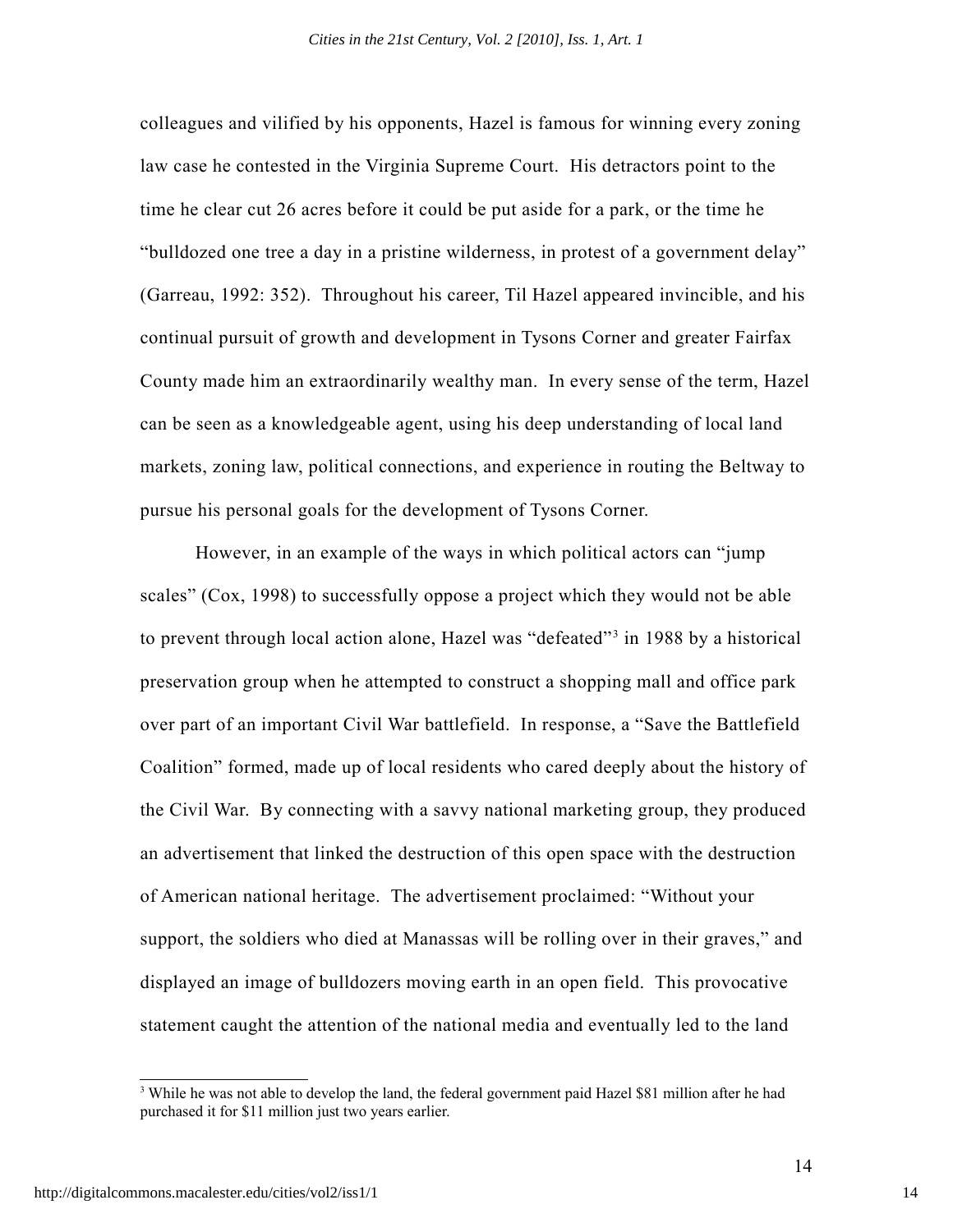being purchased by the national government and added to the adjacent national monument after funding was arranged by a Senator from Arkansas (Garreau, 1992).

This summary of Tysons Corner's historical development is by no means complete, but it does illustrate how the political economy of place framework can be used to understand the forces that shaped the development of Tysons Corner. Within this framework, the development that occurred at Tysons Corner can be seen as a result of the intentional actions of members of a growth machine (i.e. Til Hazel and other developers). The actions of these developers were structured by their physical location and the social, economic, and legal realities which they faced. Because development in Tysons Corner has been primarily non-residential, there were few residents to attach strong use values to this place, and exchange value interests played a dominant role in shaping Tysons Corner.

Perhaps the single greatest factor in structuring the development in Tysons Corner was its location at the intersection of the Capitol Beltway and the Dulles Access Toll Road. Both of these highways were major infrastructure investments made by institutions operating at a supralocal scale (i.e. Federal and State Departments of Transportation), and their location at Tysons is what allowed for its rapid development. It was not until after the construction of the Beltway that the first major regional mall was located at Tysons, and the physical form of development in Tysons was heavily automobile-oriented from that point forward. For the first two decades after major development began, developers received substantial federal subsidies for newly constructed commercial buildings through the doctrine of accelerated depreciation. Even after the end of accelerated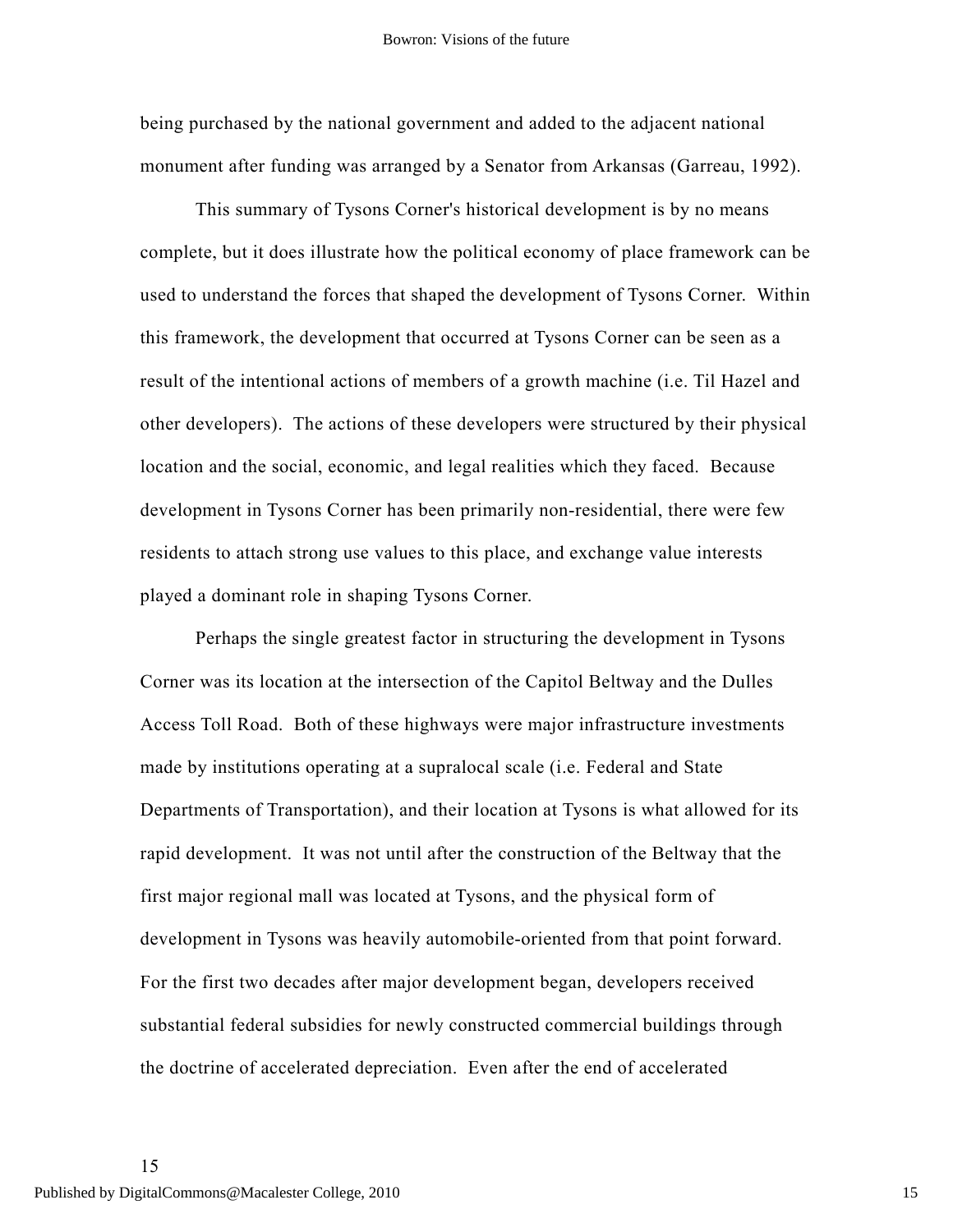depreciation, Tysons Corner remained one of the fastest growing job centers in the United States, with a heavy focus on the emerging technology and private defense contracting industries (Garreau, 1992; Hayden, 2004).

During the 1990s, Tysons Corner became increasingly plagued by traffic congestion (Irwin, 2003) and, with the beginning of planning for the construction of a Metrorail line connecting Washington with Dulles Airport (running through Tysons) Fairfax County developers began considering the possibility of adopting a new vision for the future of Tysons (Shear, 2001). In 1994, with the planning for the Dulles Metrorail line underway, Fairfax County adopted a new Comprehensive Plan that envisioned a gradual shift toward higher density and increasingly pedestrian friendly development. However, this plan made no real attempt to codify this vision within the zoning regulations and explicitly related it to the arrival of Metrorail. When the Metrorail project hit a series of obstacles, growth patterns in Tysons remained unchanged for the following fifteen years (Whoriskey, 2001). Remarkably, during that same time just about everyone with an interest in Tysons Corner came to agree in principle on a significantly more radical effort to realize that vision, if not on the specifics of exactly how it should be implemented (Lewis, 2005). The following section of this paper explores this vision's application in the Fairfax County Comprehensive Plan drafting process, details the major stakeholders involved in this process and the points of contention between them, and locates this process of negotiation as a space of engagement within the political economy of place framework.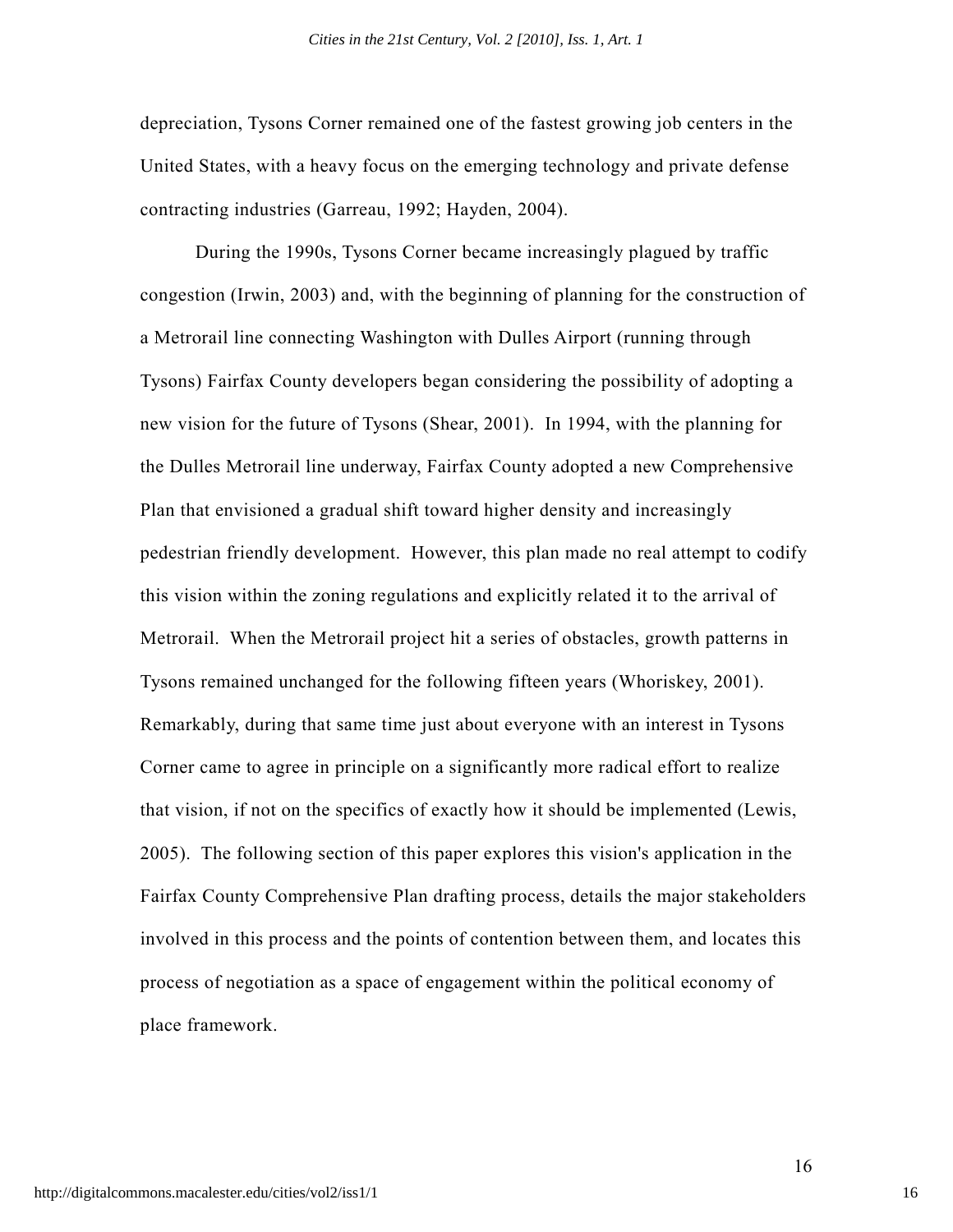#### **Transforming Tysons: The New Fairfax County Comprehensive Plan**

On May 23, 2005, the Fairfax County Board of Supervisors established the Tysons Coordinating Committee, which would later become the Tysons Land Use Task Force, and tasked it with updating the 1994 Comprehensive Plan. A Comprehensive Plan, often produced by municipal or local governments and planning committees, is a planning document meant to guide development in that place over a set period of time (often 10 years or more). A Comprehensive Plan plays a dual role as both a comprehensive vision for what a place will become and as a legal codification of the rights and responsibilities that developers face within that jurisdiction. Because any deviations from the zoning code must be approved against the Comprehensive Plan, it plays a major role in structuring the form that future growth takes. As such, the drafting of a Comprehensive Plan becomes a natural space of engagement in which developers actively lobby to secure their future development rights and use value interests seek concessions from developers.

Over three and a half years, the Tysons Land Use Task Force, which evolved from the Tysons Coordinating Committee to include 36 members representing Tysons Corner business leaders, nearby residents, and public officials, held hearings, consulted with interested parties, and produced an integrated vision of Tysons Corner as a "mixed-use urban center with a five-fold increase in residents, housing for moderate income workers, aggressive energy and environmental commitments, parks and open spaces, protection for surrounding communities, and a shift from cars to a complete multi-modal transportation system friendly to pedestrians and to bicycles" (Tysons Land Use Task Force, 2010). In December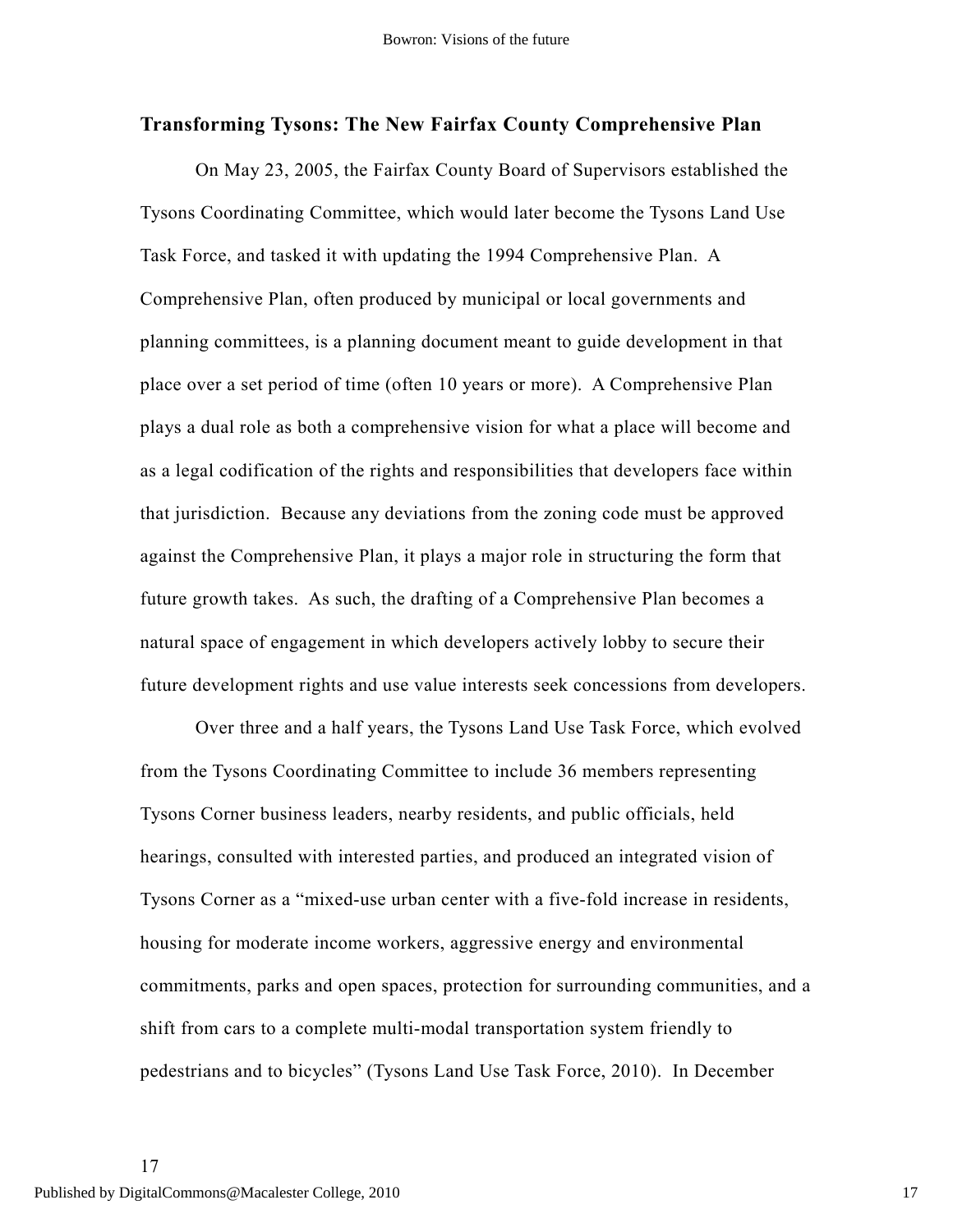2008, the Fairfax County Board of Commissioners voted unanimously to approve the overall vision and pass it along to the Planning and Zoning Committee to draft the actual Comprehensive Plan, a process which is still ongoing today.

Currently, the Comprehensive Plan language is between its fourth and final drafts, and is scheduled for final approval in June 2010. The drafting process began with the vision and areawide recommendations proposed by the Land Use Task Force and includes input from the planning committee staff, public design charettes, outside impact analyses, and testimony from developers, private citizens, and other interest groups at the dozens of public comment hearings that have been held. The table below outlines the major stakeholder groups that stand to be directly impacted by new development at Tysons Corner, and a succinct description of their interests, as articulated through public comments, media coverage, and the Zoning and Planning Committee itself.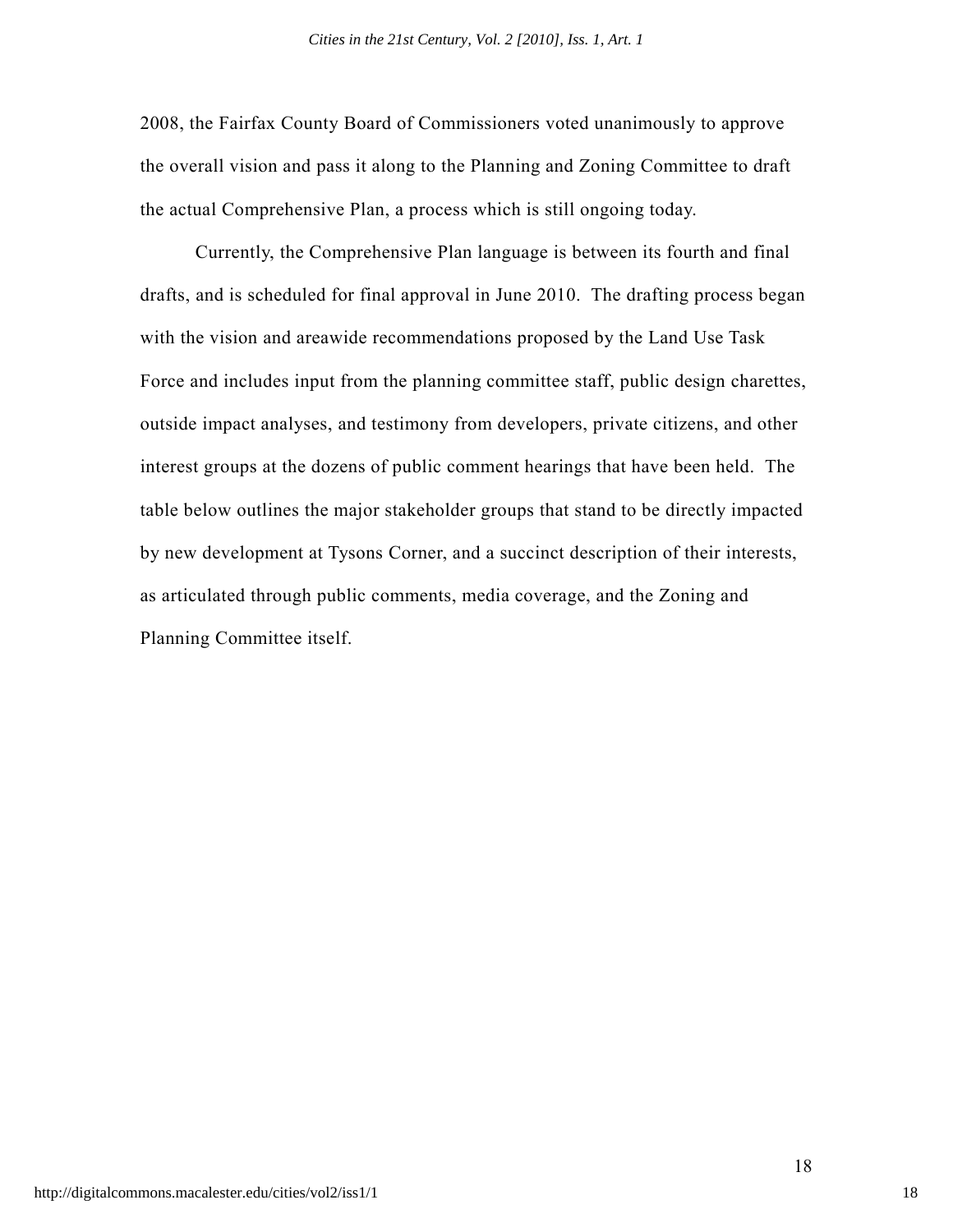| <b>Stakeholder</b>                    | <b>Description</b>                                                                                                                                                   | <b>Interests</b>                                                                                                                                                                                                                                                                                                                                                                                     |
|---------------------------------------|----------------------------------------------------------------------------------------------------------------------------------------------------------------------|------------------------------------------------------------------------------------------------------------------------------------------------------------------------------------------------------------------------------------------------------------------------------------------------------------------------------------------------------------------------------------------------------|
| <b>Fairfax County</b>                 | Responsible<br>government entity                                                                                                                                     | Responsible for the planning process itself.<br>Stands to collect billions of dollars in new<br>tax revenues. Owns very little land and<br>wants private developers to fund most of<br>the necessary infrastructure improvements<br>and provide the land for public parks, civic<br>structures, and the proposed grid of streets.<br>Acts as mediator between planners,<br>citizens, and developers. |
| Current<br>landowners /<br>developers | Major names include<br>Til Hazel, Ted<br>Lerner, and Gerald<br>Halpin, but a variety<br>of real estate<br>investment trusts<br>own the majority of<br>land in Tysons | Their ability to earn future profits depends<br>on the level of density they convince the<br>planning committee to allow. Have<br>expressed major concerns about the number<br>of responsibilities forced on the private<br>sector by the current draft Plan. Very<br>supportive of the overall conceptual vision.                                                                                   |
| <b>Current Tysons</b><br>residents    | Small population,<br>centered on gated<br>condominiums (i.e.<br>The Rotonda, The<br>Preserve)                                                                        | Private gated communities don't want street<br>expansion or sidewalks near their<br>properties. Generally supportive of the<br>overall vision, and some individual<br>residents expressed strong support for the<br>pedestrian and cycling improvements.                                                                                                                                             |
| Nearby towns<br>and<br>subdivisions   | Predominantly<br>residential<br>municipalities and<br>homeowners<br>associations (i.e.<br>McLean, Vienna,<br>Pimmit Hills, etc.)                                     | This group has been the most ambivalent<br>towards the new vision. There is a heavy<br>dose of skepticism about the ability of<br>Transit-Oriented Development to avoid<br>increased traffic congestion. Generally<br>voice support for the overall vision, but<br>want to ensure their tax dollars are not<br>subsidizing private developer profits.                                                |
| <b>Current Tysons</b><br>businesses   | Majority of tenants<br>are leasing property<br>owned by a<br>developer                                                                                               | Current lease holders have been largely<br>absent from the public comment process.<br>Except in special circumstances (i.e. car<br>dealerships), they are unlikely to be<br>significantly impacted by redevelopment.                                                                                                                                                                                 |
| Environmental<br>groups               | Sierra Club, Greater<br>Tysons Green Civic<br>Association                                                                                                            | Advocates for strong requirements for new<br>developments (provision of parklands,<br>advanced stormwater systems, LEED<br>design requirements, pedestrian and cyclist<br>infrastructure, limited parking, etc).                                                                                                                                                                                     |

Data Source: Stakeholders and positions characterized from the 59 public comments submitted to Planning Committee between January and March 2010.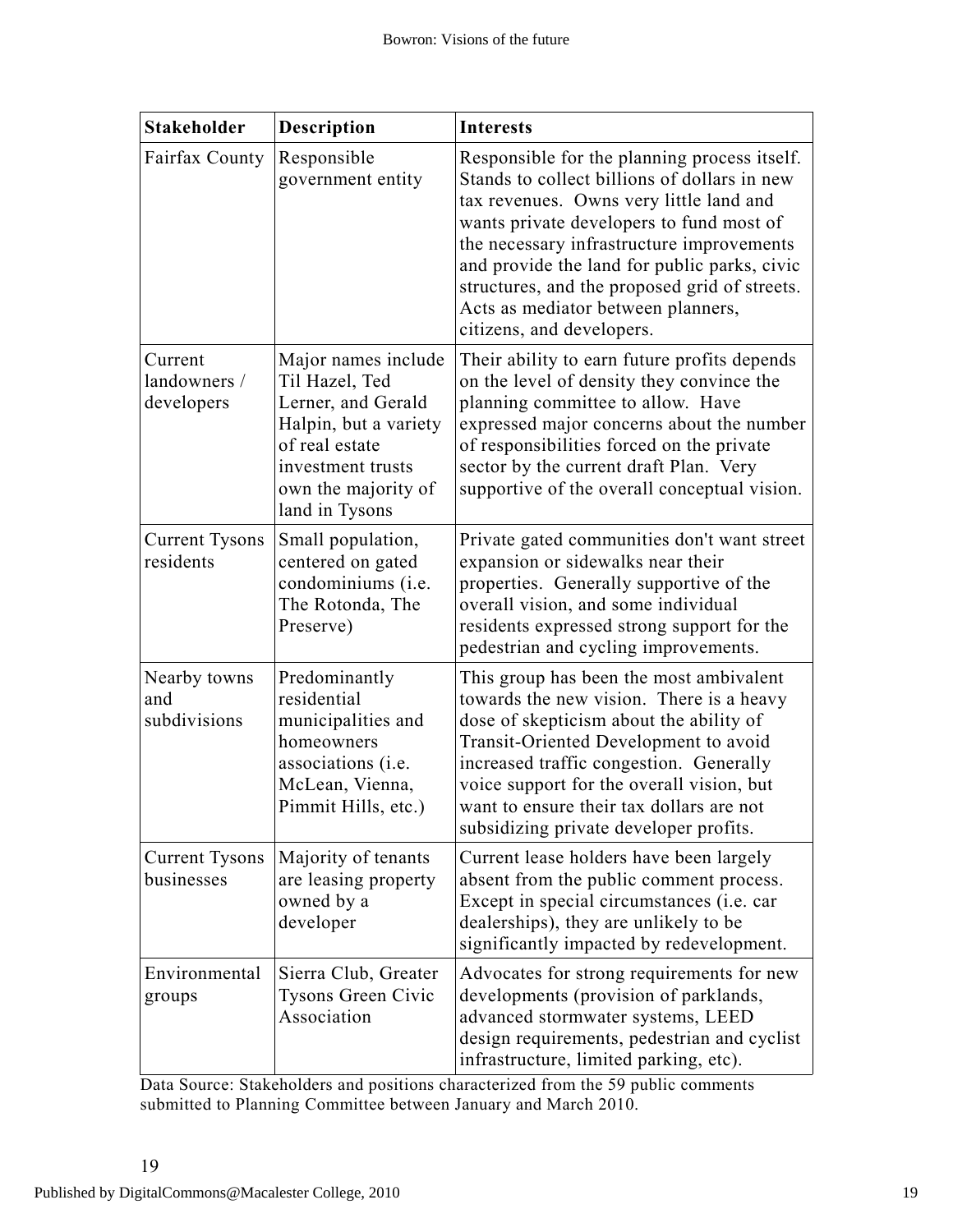#### **Contentious Issues in the Draft Comprehensive Plan**

The growth machine thesis asserts that development is structured by a competition between use and exchange value interests. While this is certainly true in the case of the drafting of Tysons Corner's new Comprehensive Plan, the relationships between use and exchange values are complicated by the fact that, particularly for residential developments, use values significantly impact exchange values. This can be seen in the negotiations over draft language on developer responsibilities. Every developer that submitted a public comment agreed with the proposed vision in principle, and many even agreed with the proposed structure in which private developers are responsible for the provision of the land needed for these structures and open spaces. However, many of the complaints registered in the public comment period were from the specific developers whose land was targeted in the specific district-level land use recommendations. Each developer would like to benefit from the public amenities provided in the Comprehensive Plan, but they would prefer that somebody else pay for it. This dynamic is characteristic of the process in general, but it is helpful to explore the nuances involved with each major issue that has proven controversial. The major issues that have been contested during the drafting of the new Comprehensive Plan can be categorized into three distinct categories: development standards and responsibilities, density and overall development, and development phasing mechanisms.

#### **Development Standards and Responsibilities**

At the heart of the new Comprehensive Plan is a compromise between use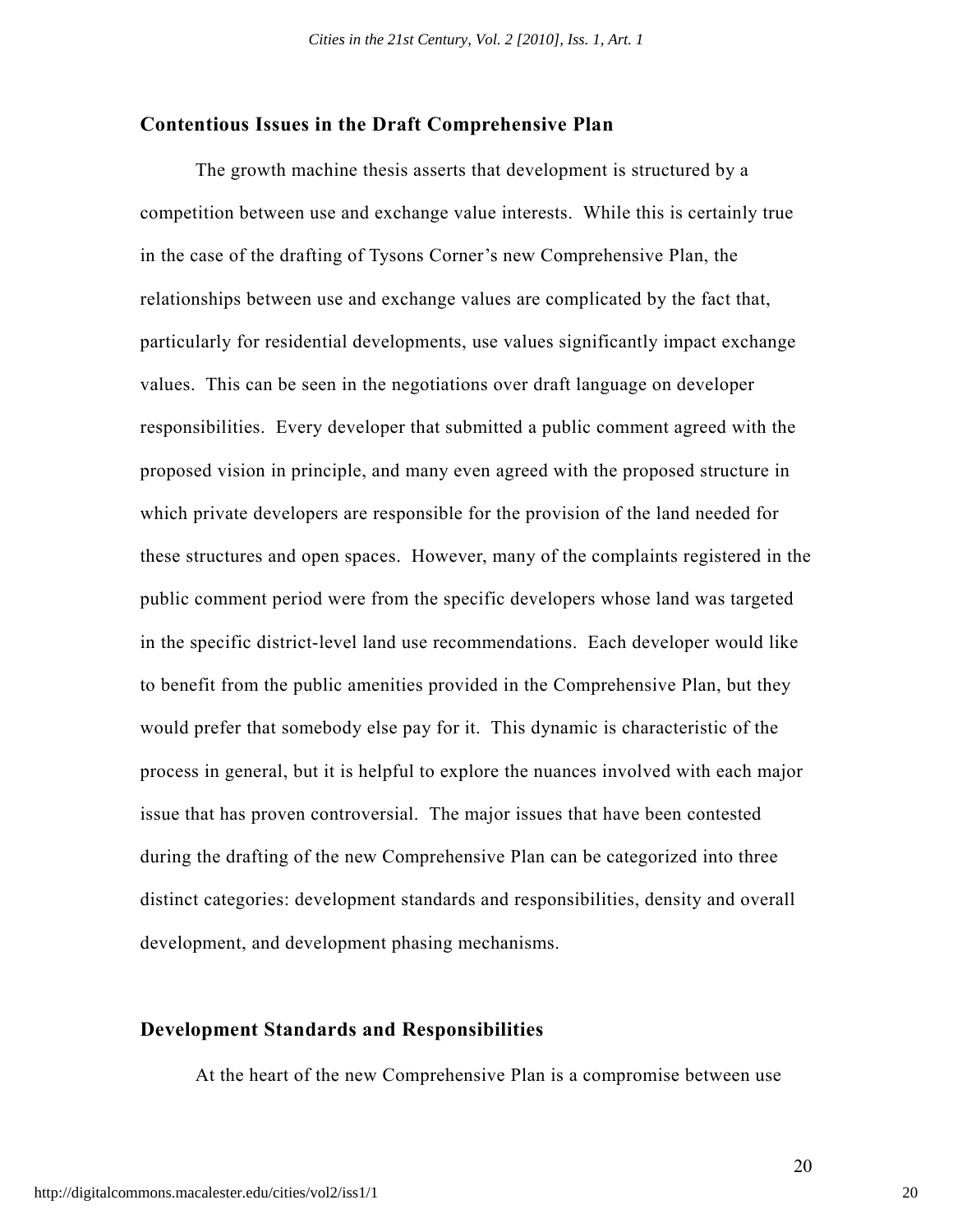and exchange value interests from Tysons Corner. In exchange for the provision of a set of public spaces, an urban grid of streets, affordable housing, and meeting Leadership in Energy Efficiecy and Design (LEED) standards for all new buildings, developers are granted higher density development rights in the zoning code. While this is a simple trade off in theory, the exact balance struck will play a major role in structuring both the form that future development takes in Tysons as well as the extent to which developers can earn profits from the arrival of the Metrorail. In fact, the realization of the new vision for Tysons Corner is entirely dependent on the ability of this compromise to work successfully, and this makes it a natural space of engagement for both use and exchange value interests.

The fourth draft Comprehensive Plan envisions an extensive network of open spaces and parkland, as well as new public facilities (i.e. schools, a library, etc.) in each district. This is one of the plan's many challenges, as Fairfax County owns very little land in Tysons Corner. As currently drafted, the new Comprehensive Plan requires the provision of these facilities within the district level recommendations, providing density bonuses and transferrable development rights to compensate private developers for the cost of providing the space necessary for these public amenities. For example, if a developer had a five acre plot of land, but the Comprehensive Plan called for the provision of a two acre park on that property, then the developer could either build additional floor area on the other three acres or sell the right to that much floor area to another developer for a nearby property. Alternatively, if the plan called for the provision of a public library on that property, then the library could be included as part of a mixed-use development and the floor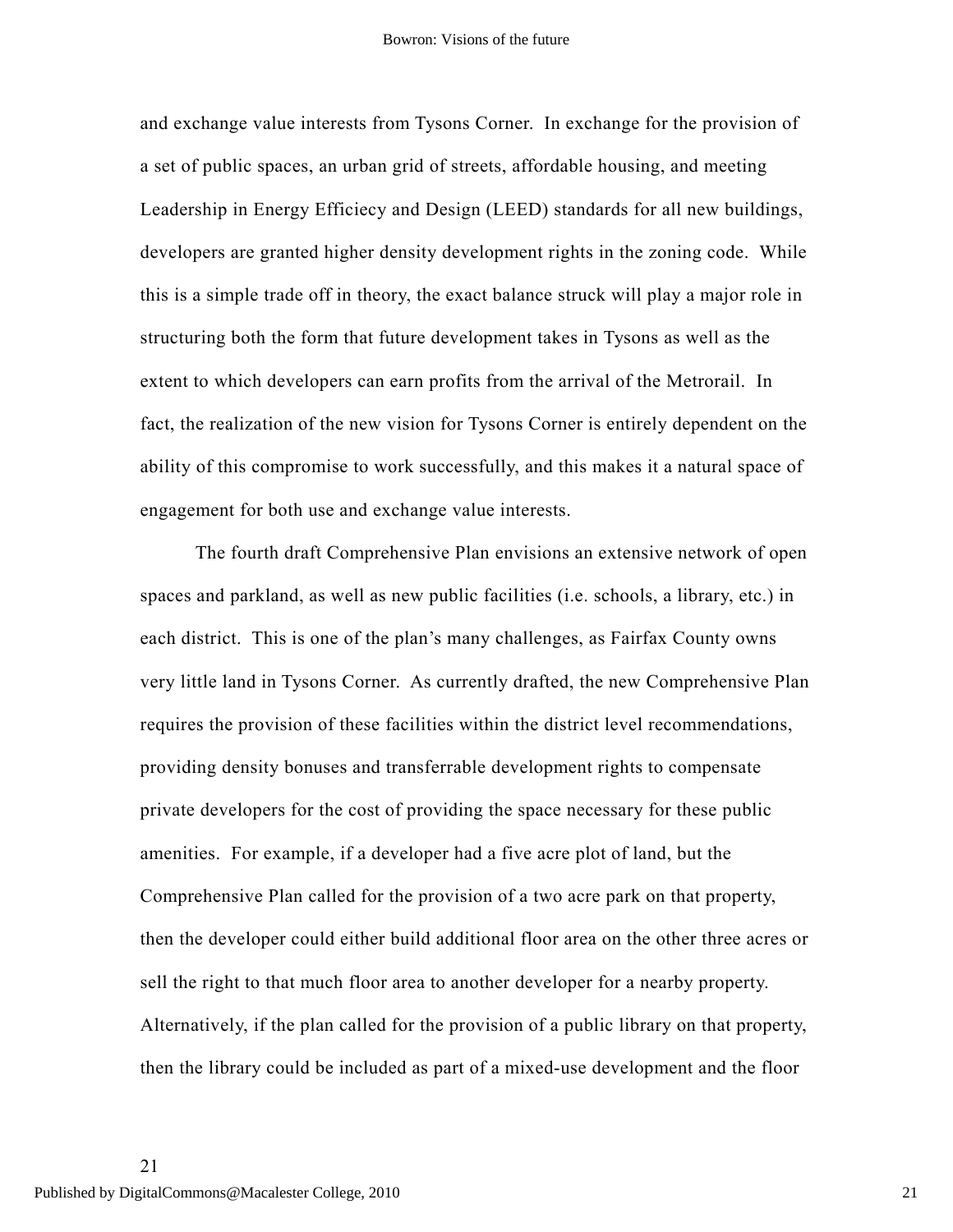area for the library would not count toward that property's floor area allowance (Fourth Draft, 2010). Despite these incentives and transferrable rights, many of the landowners whose property is designated for a park or public facility in the draft have requested that this designation be made "conceptual," and have argued that provision of these public amenities will make the cost of redevelopment prohibitively expensive. However, the Sierra Club and many individual citizens submitted comments in support of these requirements, arguing that developers can afford the costs due to the windfall profits they are expected to earn with the arrival of the Metrorail (Public Comments, 2009-2010). So far, the Planning and Zoning Committee has remained firmly behind the need for such requirements, because they view them as the only way to obtain the land and floorspace necessary to achieve the new vision (Staff Report, 2010).

Constructing an urban grid of streets is another central feature of the new vision which has become a point of contention during the public comment process. As currently drafted, the Comprehensive Plan lays out a conceptual street map designed to transition Tysons Corner from a landscape of suburban office-parks to a more compact urban form. The grid of streets is seen as necessary in order to disperse traffic throughout Tysons and provide alternative transportation routes (i.e. bicycling, walking) within Tysons (Fourth Draft, 2010). However, the proposed street widths have been questioned by developers and local residents alike, but for very different reasons. For example, while many residents and some developers have expressed support for bicycle lane requirements, other residents have expressed concern that the proposed widths of major streets (71ft-110ft) would be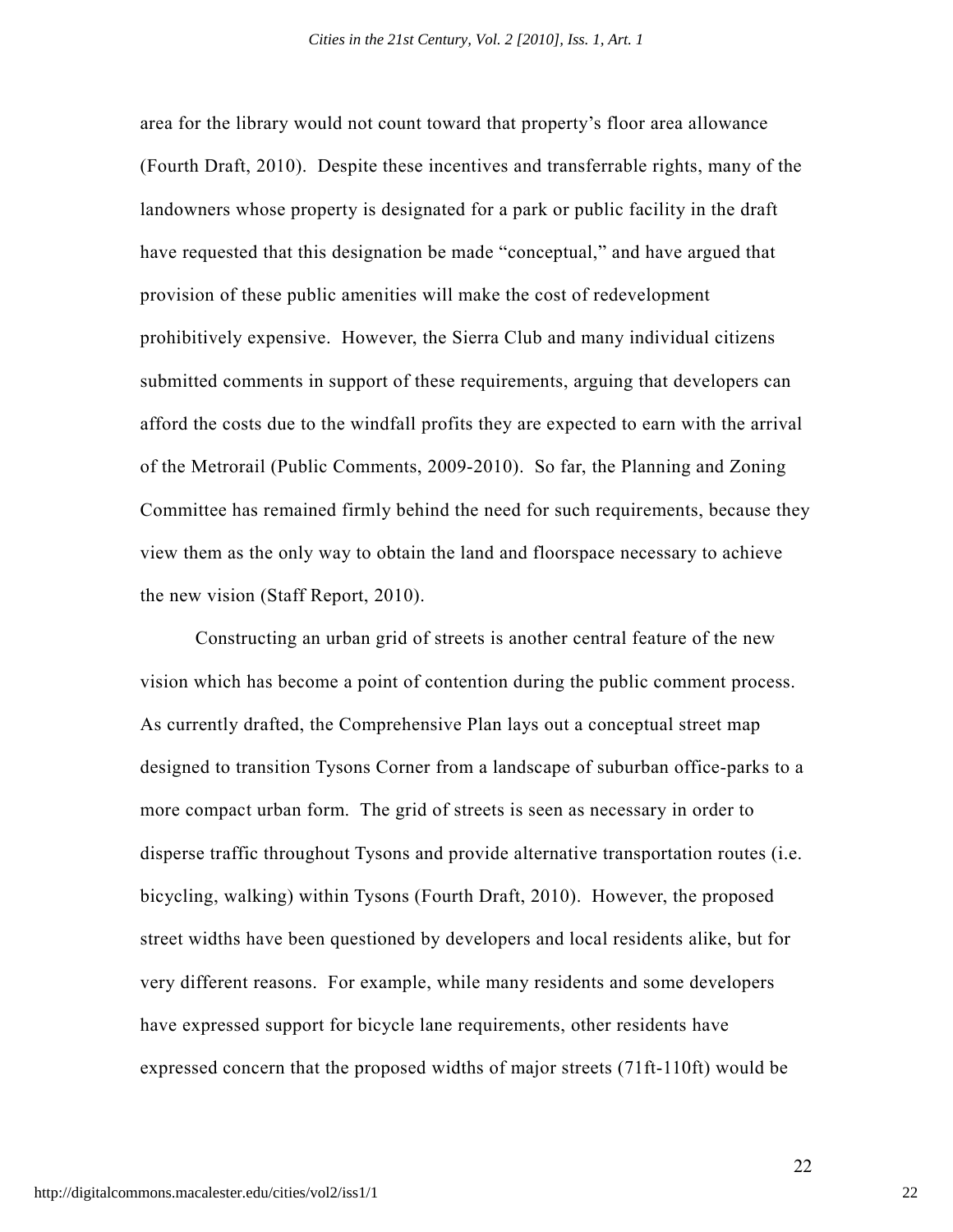counterproductive with respect to the encouragement of a pedestrian friendly environment. On the other hand, many developers have argued that the proposed street widths, when combined with the new grid of streets, would reduce the developable area on their properties such that it would no longer be profitable (Public Comments, 2009-2010). Again, the Planning and Zoning Committee has stood its ground with the proposed grid of streets because of its centrality to the Comprehensive Plan's vision (Staff Report, 2010).

Aside from zoning density, no issue has generated more comments than the Comprehensive Plan's requirements for the provision of affordable housing units in new developments. As currently drafted, the Comprehensive Plan requires 20 percent of all new residential units to be affordable based on proportions of area median income. In return, developers are granted a 20 percent density bonus. Furthermore, non-residential developments are required to contribute \$3.00 per square foot toward an affordable housing trust fund. Finally, there is an explicitly stated preference for affordable units to be integrated with regular market rate units, but an allowance for off-site provision and/or the aggregation of affordable units if it provides a significant cost savings (Draft Four, 2010). Many developers have expressed a concern that the affordable housing requirement is too onerous, arguing that it should be set at the same level (12 percent of units) as other areas of Fairfax County, or that a larger density bonus should be provided to help offset the cost of provision. Some individual citizens have written to support the affordable housing requirements, but their support has been largely outnumbered by the sheer number of complaints from developers (Public Comments, 2009-2010). The Planning and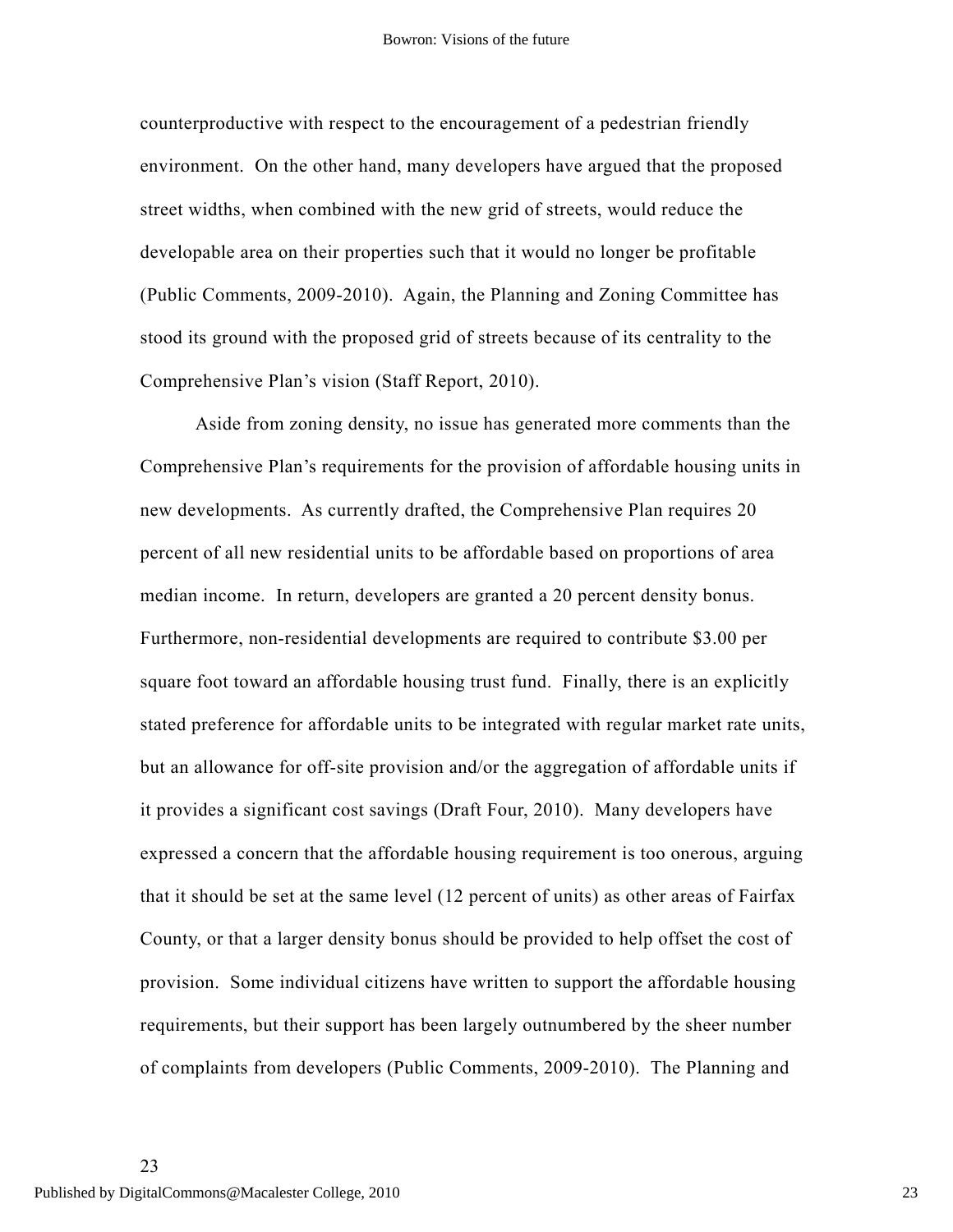Zoning Committee is still considering how exactly to structure the affordable housing requirement, but it has already eliminated text from the third Comprehensive Plan draft that would have required a one-for-one replacement of existing market rate affordable units because it would have disadvantaged landowners who already supply affordable housing units and would have provided an incentive against redevelopment (Staff Report, 2010).

Finally, as currently drafted the Comprehensive Plan requires that all new developments meet LEED design standards. All developments are required to meet LEED stormwater guidelines. All residential developments are required to attain at least LEED Certified level,<sup>[4](#page-24-0)</sup> and all non-residential developments are required to attain at least LEED Silver level. In addition to these minimum requirements, any new development reaching Gold or Platinum level will be awarded a four percent or ten percent floor area bonus as an incentive (Fourth Draft, 2010). The LEED requirement itself has not been that controversial, with support from citizens, the Sierra Club, and acceptance from developers. However, many developers have suggested that the floor area bonuses should be larger to compensate for the high cost of achieving the upper certification levels (Public Comments, 2009-2010). The Planning and Zoning Committee seems unlikely to change these standards. However, it did already lower the requirement for residential developments from LEED Silver to LEED Certified between the third and fourth Comprehensive Plan drafts because the latest requirements for LEED Silver are significantly more difficult to attain in residential buildings than in commercial buildings, and many

<span id="page-24-0"></span><sup>4</sup> There is a hierarchy of LEED standards, ranging from least to most demanding to attain: Certified, Silver, Gold, Platinum.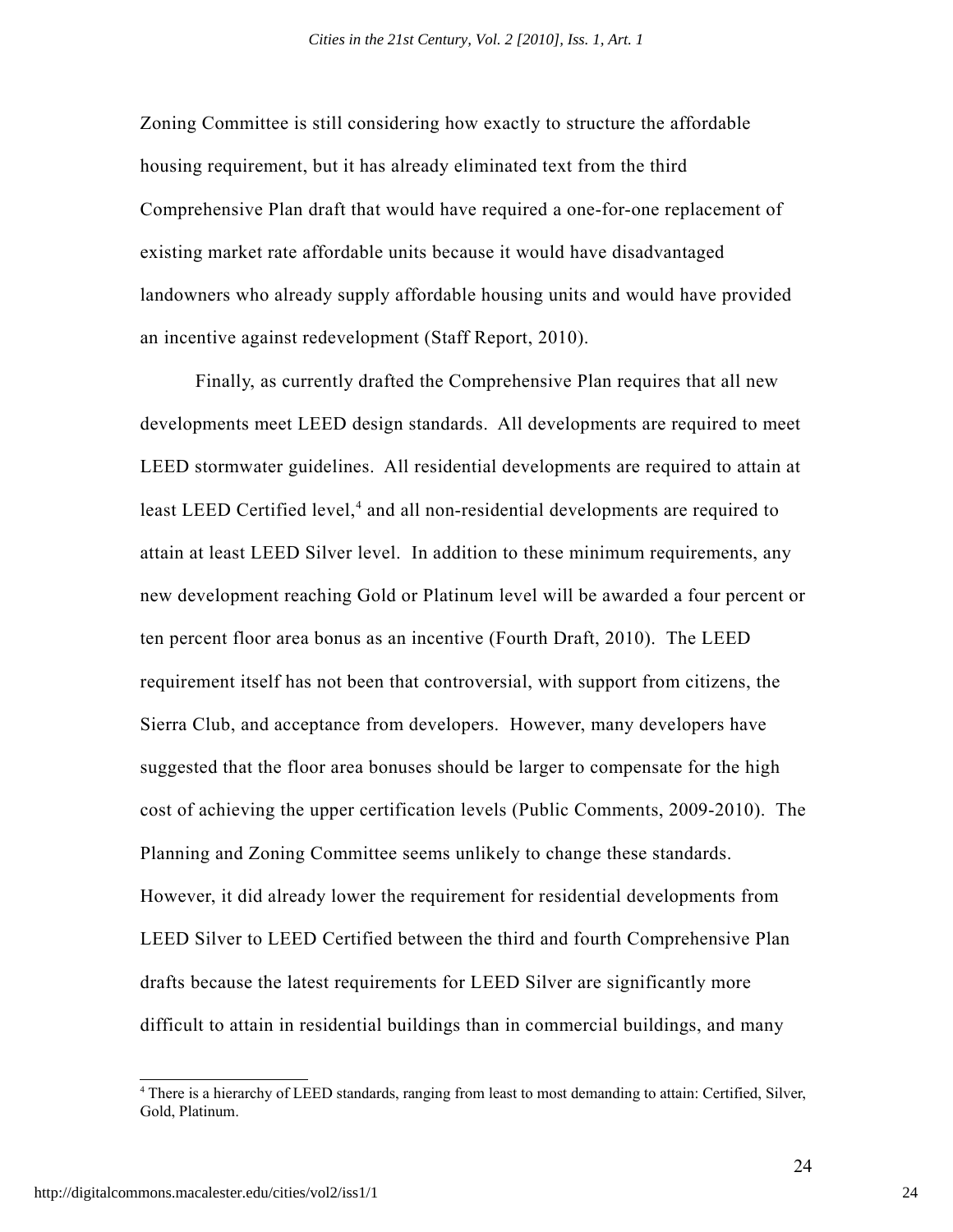developers had complained about this discrepancy (Staff Report, 2010).

#### **Density and Overall Development**

While the preceding issues were all about what developers will be responsible for providing, there has also been extensive negotiation over both what constitutes appropriate zoning density within different areas of Tysons and what is an appropriate level of overall development for Tysons as a whole. These density questions lie at the heart of this vision, and density is what makes all the compromises possible. The vision is grounded in the theory of TOD, and thus the draft Comprehensive Plan separates Tysons Corner into eight districts: four higherdensity TOD districts centered on the Metrorail stations and four lower-density non-TOD districts. In each of the TOD districts, there are three density tiers with progressively lower density as distance increases from a station. In each of the non-TOD districts, there is a single zoning density that is lower than the third tier of the TOD districts. In any of the districts, higher density development is possible if the density bonuses discussed above are earned. Also, total projected development is capped at 116 million square feet by 2050, a figure which was used for the transportation planning analyses (Fourth Draft, 2010).

Density issues have provoked a strong response from a broad array of stakeholders, and sometimes contradictory responses from different members of similar stakeholder groups. For example, many of the homeowners' associations from nearby subdivisions expressed skepticism about the ability of TOD to avoid increased traffic congestion and requested that density levels be kept to a minimum.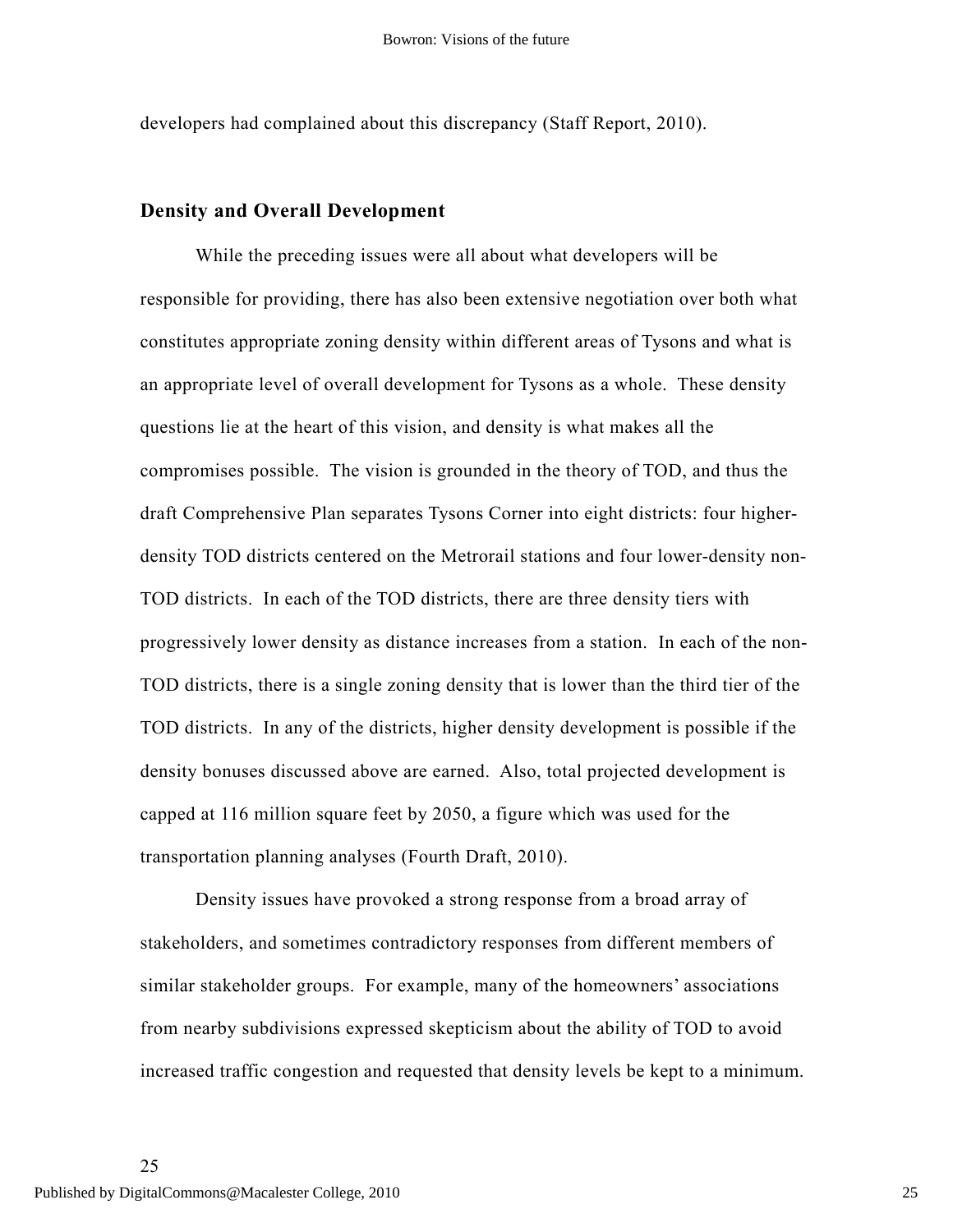However, some individual residents of those subdivisions also wrote public comments strongly supporting the new vision and requesting that the Zoning and Planning Committee ensure density levels are high around the Metrorail stations. The Sierra Club also expressed a similar sentiment, arguing that it is very important for the Metrorail to succeed and therefore the Zoning and Planning Committee should not risk having too low a density in the TOD districts. Finally, many developers wrote letters and presented at hearings, making requests to increase both the proposed density for their own properties and the density allowances in TOD districts more generally (Public Comments, 2009-2010).

Density allowances have a direct impact on the level of profit that a developer can earn from their property. This is why they have been used as the central bargaining chip in the negotiation between use and exchange value interests in the process of shaping the new vision for Tysons. Because there has been such a wide range of responses on the density issue, the Planning and Zoning Committee is still considering an array of alternative density proposals. The outcome of this negotiation is yet to be determined, but developers have argued on many fronts that the density allowances provided to them in the current draft are insufficient to outweigh the high costs imposed by the myriad development standards and developer responsibilities included in the Comprehensive Plan. Getting this balance right is critical for the Planning and Zoning Committee because the entire vision depends on it. However, developers have every incentive to cry wolf now and push for higher density allowances, so it is unclear whether these warnings are valid or simply an attempt maximize their own profits.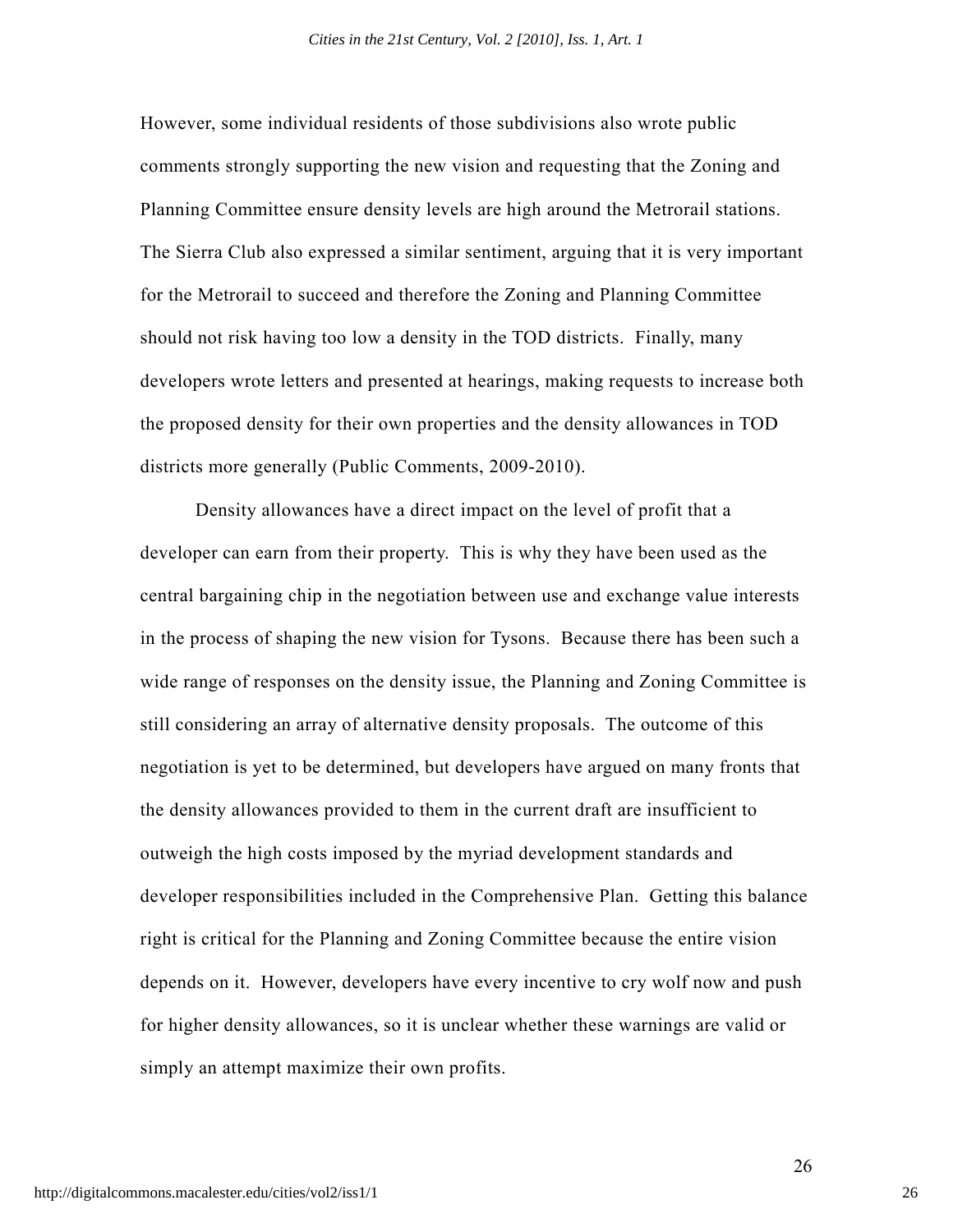#### **Development Phasing Mechanisms**

While the previous issues explored what development will look like and who will be responsible for the provision of what, a third area of dispute has been over how much control the Planning and Zoning Committee should have over the sequencing of development. In particular, three specific parts of the draft Comprehensive Plan's implementation strategy have been contentious. First, as currently written, the draft envisions public infrastructure funds coming from a wide range of sources (i.e. federal highway fundings, VA state funding, Fairfax County, etc.). However, one major source of funding considered in the current draft is a losely defined "Community Development Authority" (CDA). The CDA could be at the district level or Tysons-wide, but either way it would be anologous to other development authorities (independent sources of funding for infrastructure and development projects), and it would be primarily funded through contributions from private developers. Second, the draft ties the maximum allowable development at any given time to the provision of specific infrastructural benchmarks (i.e. road improvements, progress implementing the grid of streets, a transit circulator within Tysons, open spaces, and public facilities) that would "trigger" further redevelopment. Finally, in order to ensure that redevelopment projects are capable of providing all the infrastructure necessary to develop the grid of streets and greenspace networks, the current draft requires any rezoning application to involve a minimum of 15 acres. (Fourth Draft, 2010).

Unsurprisingly, Tysons Corner developers responded quite negatively to this set of provisions. Many developers argued that by relying on CDAs to provide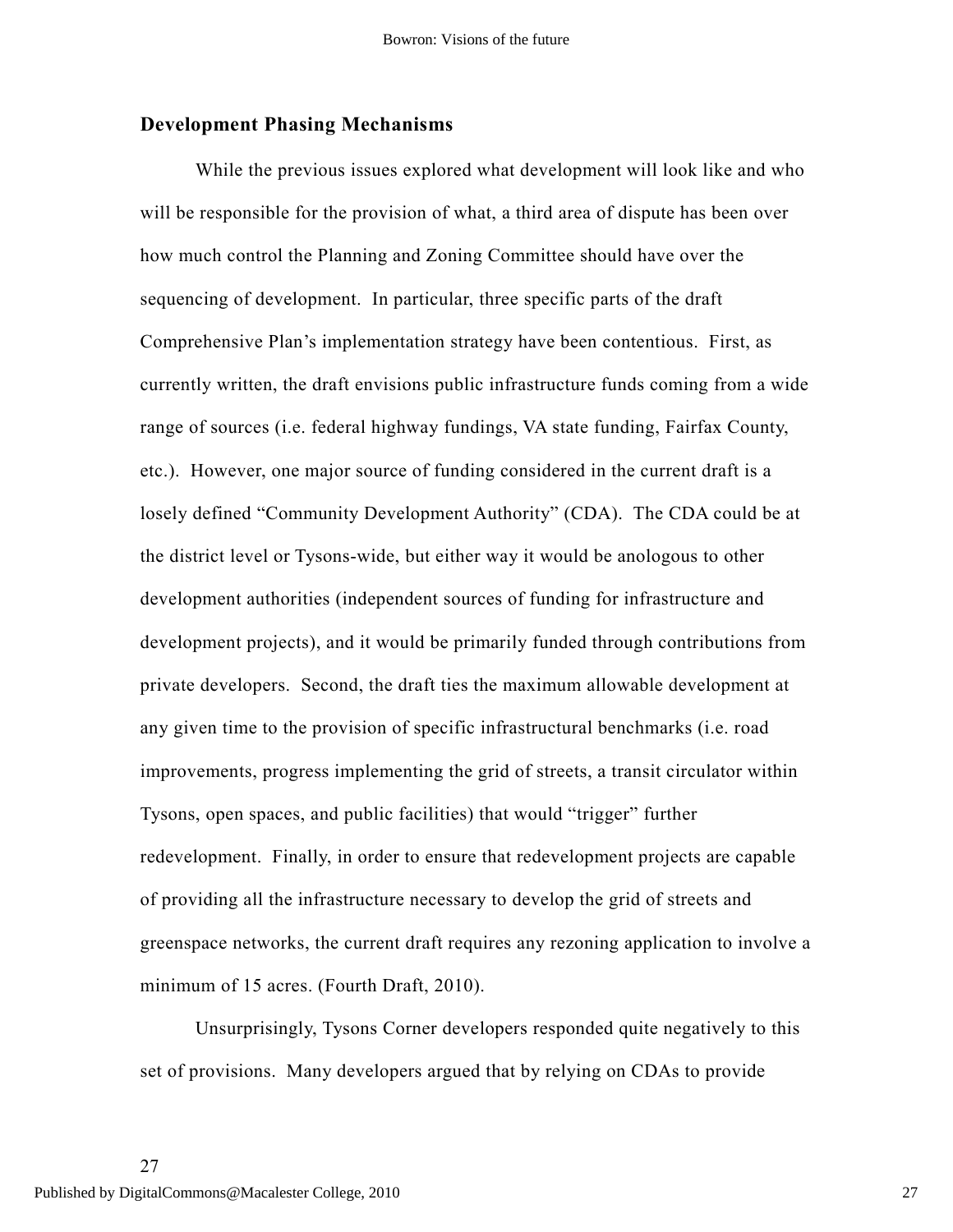infrastructure, Fairfax County was placing what should be a public burden onto the private market. Furthermore, in response to the phasing "triggers" many developers argued that they should not be punished should not be punished (by having development rights restricted) if the public sector fails to provide the necessary infrastructure. Finally, many developers loathe the 15 acre requirement because very few parcels total 15 or more acres, meaning that this requirement forces developers to coordinate redevelopment with adjacent landowners, rather than just redeveloping whenever it makes the most sense for them. Perhaps one of the strongest arguments has been that Fairfax County expects to collect nearly \$15 billion over the next 40 years in increased tax revenues, so they should be expected to invest much of that money to provide the needed infrastructure through the use of tax increment financing<sup>[5](#page-28-0)</sup> (Public Comments, 2009-2010).

Conversely, the Virginia Department of Transportation and many nearby residents argue very strongly for the need to maintain phasing triggers in order to ensure that the necessary pedestrian and traffic infrastructure and public facilities are at least funded before too much redevelopment is allowed to go forward. Otherwise, they argue, there is a real danger that development will race ahead with the expectation of infrastructure provision and then the existing infrastructure will be pushed over capacity long before the necessary infrastructure can be constructed. Furthermore, many nearby residents and homeowner's associations argue that private developers should be forced to pay for much of the infrastructure costs because they stand to gain the most benefit from that infrastructure (Public

<span id="page-28-0"></span><sup>&</sup>lt;sup>5</sup> Tax increment financing is a means of funding development projects by taking out bonds up front and paying them off using future tax receipts.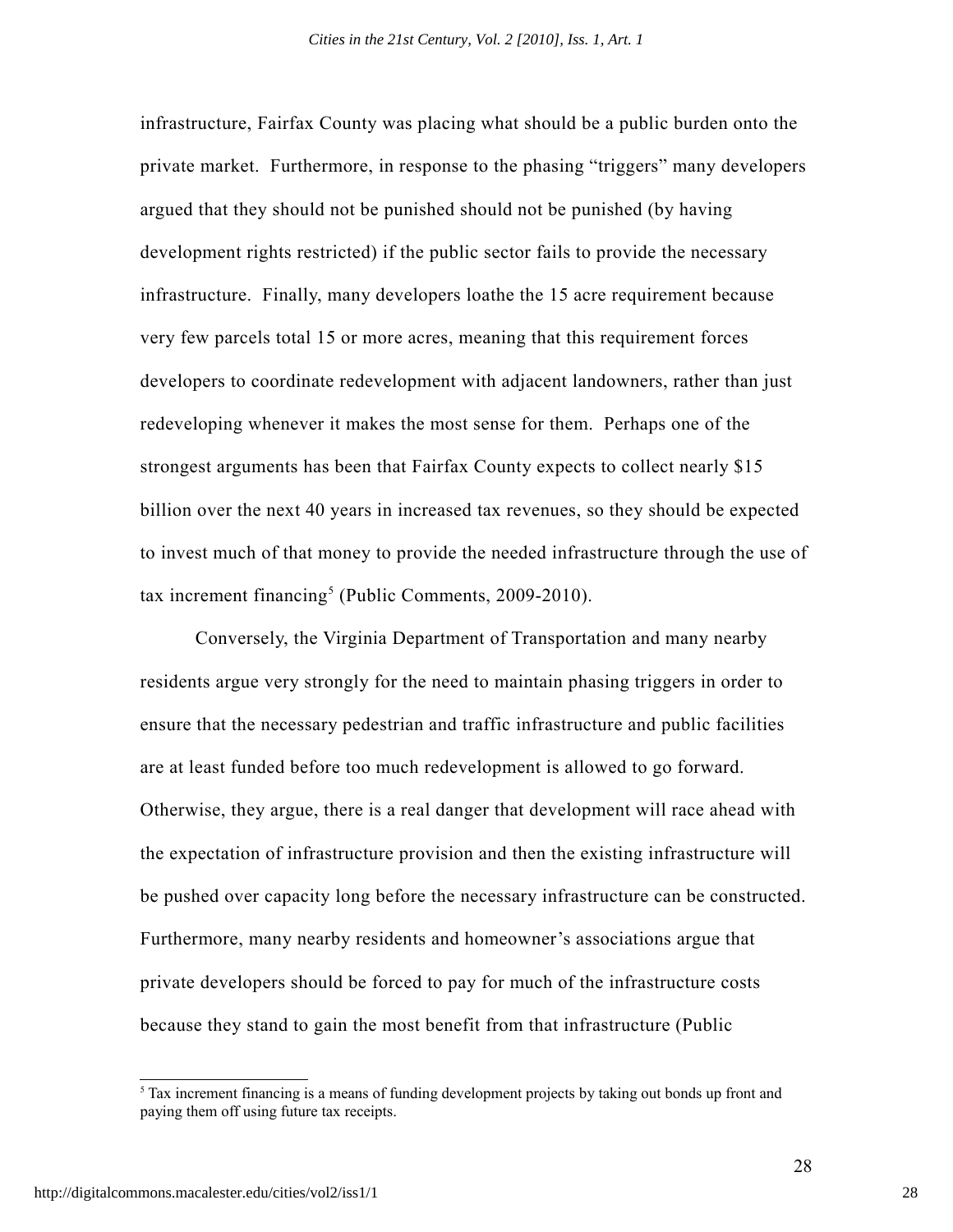Comments, 2009-2010). While nobody else (other than the developers) seemed to care about the 15 acre consolidation requirement, the Planning and Zoning Committee believes that it is absolutely necessary in order to ensure that developments have enough flexibility to provide for the grid of streets and open space network, and is unlikely to budge on either it or the phasing triggers (Staff Report, 2010).

#### **Lessons for the Growth Machine and Political Economy of Place**

So where does all of this leave Tysons Corner with respect to likely outcomes? It remains unclear, really, what exactly the final language will look like when the final draft of the new Comprehensive Plan is approved next month. Even if the language were certain, the exact outcome of development would not be known until 40 years from now. However, there are a number of lessons that can be learned from this examination of Tysons Corner's redevelopment process. First, the drafting of a Comprehensive Plan can serve as a natural space of engagement in which use and exchange value interests negotiate a vision for future development in that place. Furthermore, this case demonstrates the importance of acknowledging heterogeneity in use and exchange value interests. Logan and Molotch's original work on the growth machine thesis explicitly identified multiple competing place entrepreneurs that come together to form growth coalitions to compete for investment at a broader scale than they can on their own. This case highlights the existence of multiple different use value interest groups within that same space of engagement. Therefore, when major infrastructure projects or funds come from external sources,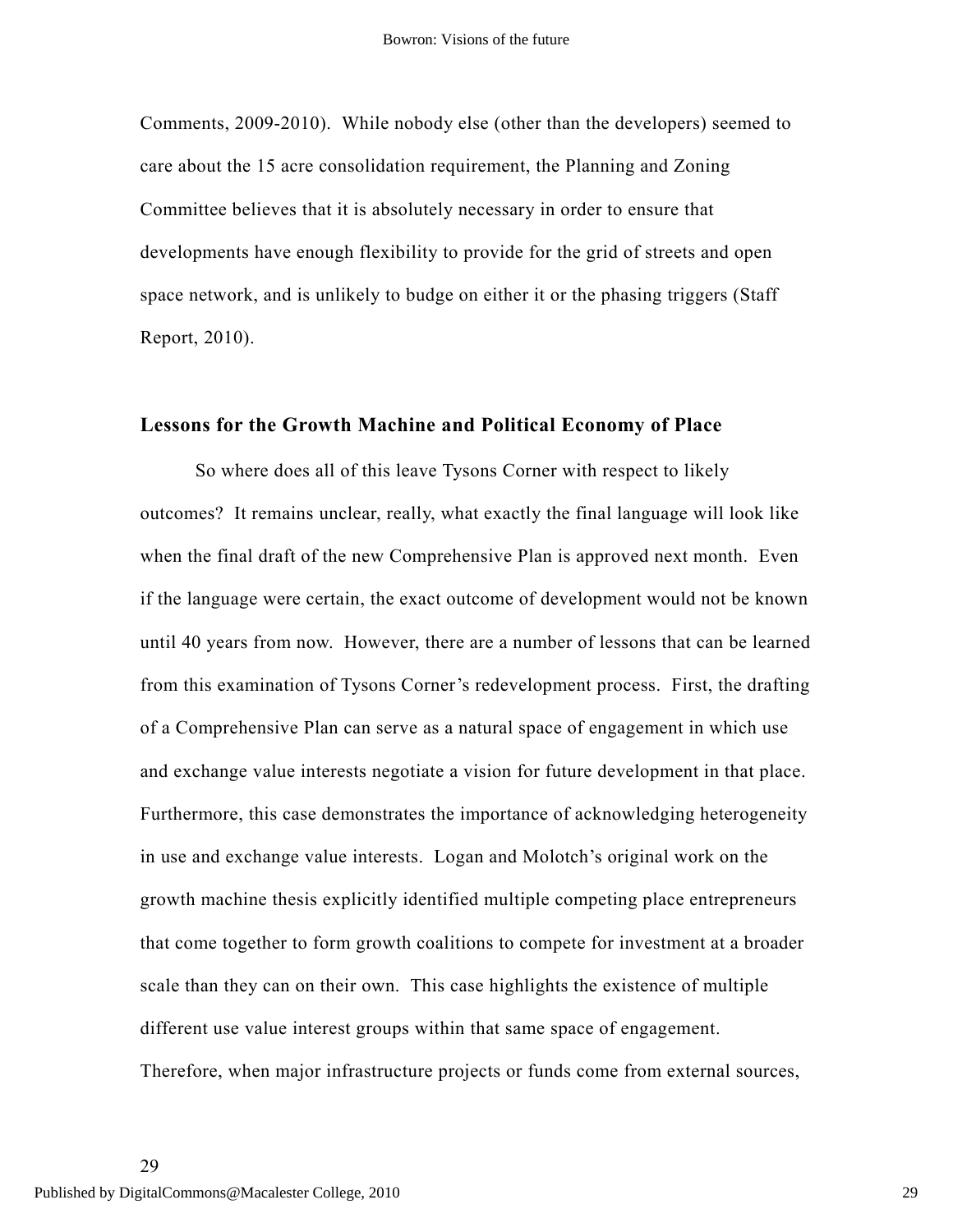it presents an opportunity for both use and exchange value interests to come out ahead, but their relative bargaining power in the process of apportioning those benefits will determine how they are ultimately distributed. Through this negotiation process, we gain a transparent view of the growth machine at work.

Moreover, "new" development visions are always structured by the placehistory in which they are grounded, as well as their contemporary circumstances. For example, the vision of future development that has emerged in Tysons Corner is entirely dependent (indeed, sparked by) the arrival of the Dulles Metrorail, but it has also been influenced by contemporary examples from the Smart Growth and TOD movements. Furthermore, while Tysons Corner may appear at first glance to be heading down a radically different path than it arrived on, it is important to recognize that it is still a vision of growth. This insight is valuable for those who wish to promote an agenda of Smart Growth, New Urbanism, or Transit-Oriented Development. No matter how radically different a vision it is that one promotes, if it is fundamentally based on a notion of material growth, it is likely to be strongly influenced, if not implemented directly, by an existing growth machine. Even if the struggle surrounding the emergence of that vision breaks apart the dominant growth coalition, we could expect a new coalition to form around the promotion of this alternative form of growth. This is not necessarily cause for alarm, but it does suggest that in order to promote alternative visions of growth, one must become a knowledgeable agent, with a clear understanding of the inner workings of the development process and how best to manipulate them.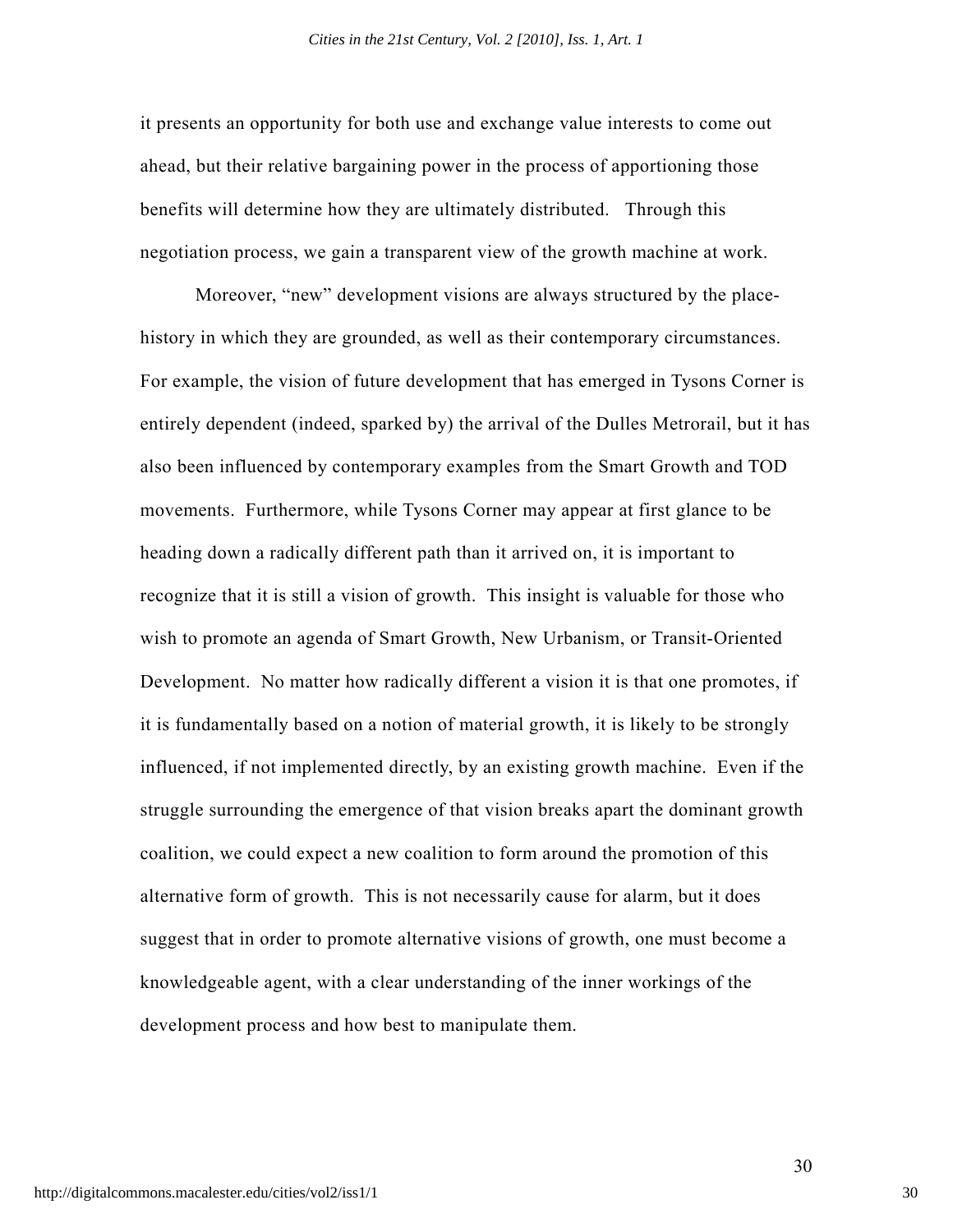# **Works Cited**

- Cox, K. (1998). Spaces of dependence, spaces of engagement and the politics of scale, or: looking for local politics. *Political Geography*, 17(1), 1-23.
- Ellis, C. (2002). The New Urbanism: Critiques and Rebuttals. *Journal of Urban Design*, 7(3), 261-291.
- Garreau, J. (1992). *Edge City: Life on the New Frontier*. New York, NY: Anchor Books.
- Handy, S. (2005). Smart Growth and the Transportation-Land Us Connection: What Does the Research Tell Us? *International Regional Science Review*, 28(2), 146-167.
- Hayden, D. (2004). Building *Suburbia: Green Fields and Urban Growth, 1820- 2000*. New York, NY: Vintage Books.
- Holcombe, R. (2004). The New Urbanism Versus the Market Process. *The Review of Austrian Economics*, 17(2/3), 285-300.
- Irwin, N. (2003). Change Around the Corner; Steep Rents, Traffic Threaten Tysons' Status as Region's Commercial Center. *The Washington Post*, December 22, E01.
- Levine, J., & Inam, A. The market for transportation-land use integration: Do developers want smarter growth that regulations allow? *Transportation*, 31(4), 409-427.
- Lewis, R. (2005). Tysons Coner's Unique Character Requires Bold Plan for Transformation. *The Washington Post*, October 29, F05.
- Logan, J. & Molotch, H. (1987). *Urban Fortunes: The Political Economy of Place*. Berkeley, CA: University of California Press.
- Pred, A. (1984). Place as Historically Contingent Process: Structuration Theory and the Time-Geography of Becoming Places. *Annals of the Association of American Geographers*, 74(2), 279-296.
- Shear, M. (2001). Mini-City Envisioned On 40 Acres in Tysons; Developer Sees High-Rise Apartments, Stores. *The Washington Post*, June 24, C01.
- Transforming Tysons Corner. (2009-2010). Assorted *Public Comments*. Retrieved May 8, 2010, from <http://www.fairfaxcounty.gov/planning/ tysonspresentations.htm>.